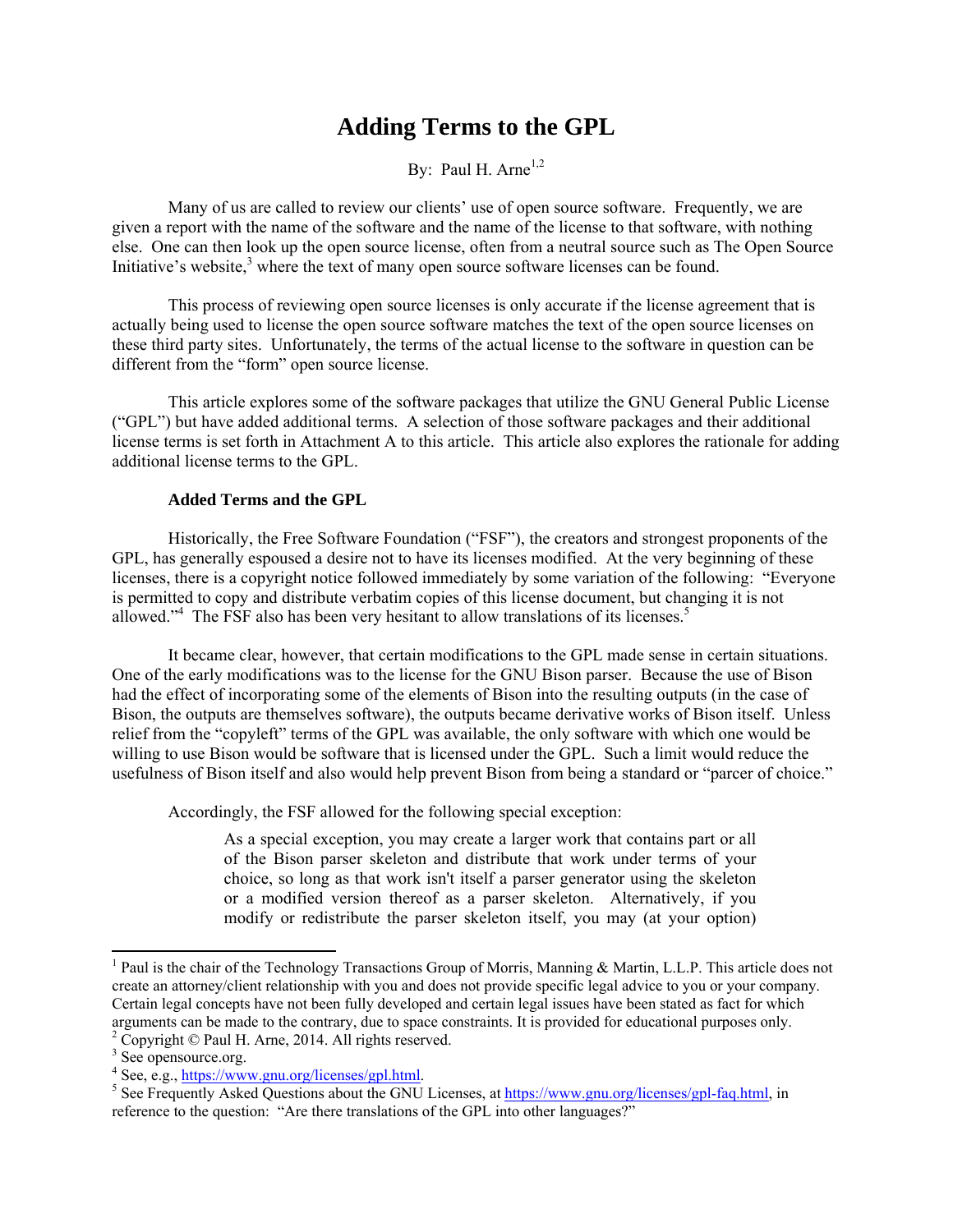remove this special exception, which will cause the skeleton and the resulting Bison output files to be licensed under the GNU General Public License without this special exception.<sup>6</sup>

By the time version 3 of the GPL (GPLv3) was promulgated, the FSF incorporated terms into version 3 of its licenses that expressly contemplated changes to the license terms. Not all changes are acceptable, however. GPLv3 contemplates three different types of modifications to the terms of the GPL: "additional permissions," "supplemental terms," and "further restrictions."

Additional permissions are covered in Section 7 of GPLv3 and are defined as "terms that supplement the terms of this License by making exceptions from one or more of its conditions." The GPLv3 allows the author of the work to add additional permissions to that part of the work contributed by that author. GPLv3 also allows a recipient of software that is licensed under GPLv3 with additional permissions to remove those additional permissions for subsequent distribution of the work.

 $GPLy3$  also allows the author to add — only for the materials that such author actually contributes to a work — certain supplemental terms, as follows:

- a) Disclaiming warranty or limiting liability differently from the [corresponding terms of GPLv3]; or
- b) Requiring preservation of specified reasonable legal notices or author attributions in that material or in the Appropriate Legal Notices displayed by works containing it; or
- c) Prohibiting misrepresentation of the origin of that material, or requiring that modified versions of such material be marked in reasonable ways as different from the original version; or
- d) Limiting the use for publicity purposes of names of licensors or authors of the material; or
- e) Declining to grant rights under trademark law for use of some trade names, trademarks, or service marks; or
- f) Requiring indemnification of licensors and authors of that material by anyone who conveys the material (or modified versions of it) with contractual assumptions of liability to the recipient, for any liability that these contractual assumptions directly impose on those licensors and authors<sup>7</sup>

All added terms other than additional permissions or the above-enumerated supplemental terms are treated as "further restrictions." GPLv3 grants licensees the rights to ignore and remove "further restrictions."<sup>8</sup> Further, in Sections 8 and 10 of GPLv3, preclude the use of further restrictions as a condition of subsequent licensing and distribution. Section 8 also provides that an attempt to distribute any software subject to GPLv3 except as allowed under GPLv3 results in an automatic termination of all rights under the license.

<sup>6&</sup>lt;br>
See <u>http://git.savannah.gnu.org/cgit/bison.git/tree/src/parse-gram.c</u>.<br>
<sup>7</sup> GPL v2. seetien7

 $7$  GPLv3, section7.

<sup>8</sup> *Id*.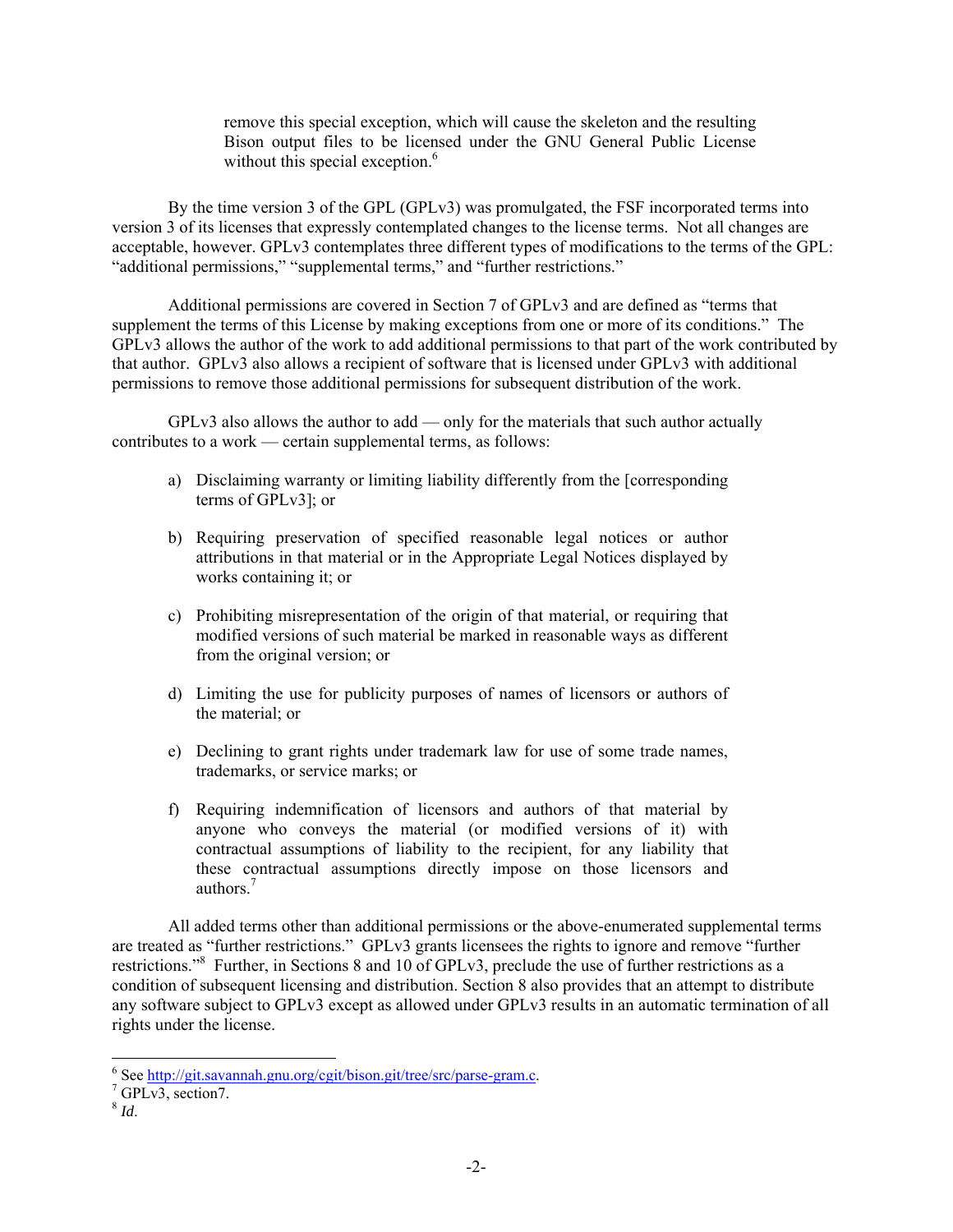#### **Why Add Terms?**

There are a number of different situations where adding additional permissions and supplemental terms to the GPL may make sense for software licensed under the GPL ("GPL Software"). Below are a few examples.

- When the use of the GPL Software results in expressive elements of the GPL Software itself begin present in the output. Examples include software used in the development of software itself, including compliers, parsers, etc.
- When the author of the GPL Software wants to enable its use with libraries not licensed under the GPL. Because the linking of libraries with GPL Software runs the risk of having the library being treated as a derivative work of the GPL Software, or the combination being treated as a single work for copyright purposes, there is a risk that using a non-GPL-licensed library with GPL Software will result in the non-GPL-licensed software to be required to be licensed under the GPL. This situation is sufficiently common that the Frequently Asked Questions about the GNU Licenses ("GNU FAQ") contains an example of license language that can be used for this purpose.<sup>9</sup>
- When attribution is desired. It is possible to require some form of attribution by adding supplemental terms.
- When GPL disclaimers are considered insufficient. Some software providers feel the need to add, or substitute, their own disclaimers of warranty, limitations of consequential damages, or limitations of liability.

#### **Conclusion**

There are at least 3 conclusions that can be drawn from this article.

First, when someone tells you that software is licensed under the GPL, that may or may not be the complete answer. There are times when the presence or not of supplemental terms can drastically change the potential risks associated with factual scenarios involving open source software.

Second, in exploring with a client what can and cannot be done, or what has and has not happened, in the use of software licensed under the GPL in combination with software that is intended to be kept proprietary, the presence of a supplemental term can make a significant difference in ones analysis.

Third, when advising clients strategically related to how to license their software products, the ability to add supplemental terms to the GPL for portions of the software, e.g., libraries, that they create can be an important alternative.

<sup>&</sup>lt;sup>9</sup> See GNU FAQ, at https://www.gnu.org/licenses/gpl-faq.html, in reference to the question: "What legal issues come up if I use GPL-incompatible libraries with GPL software?"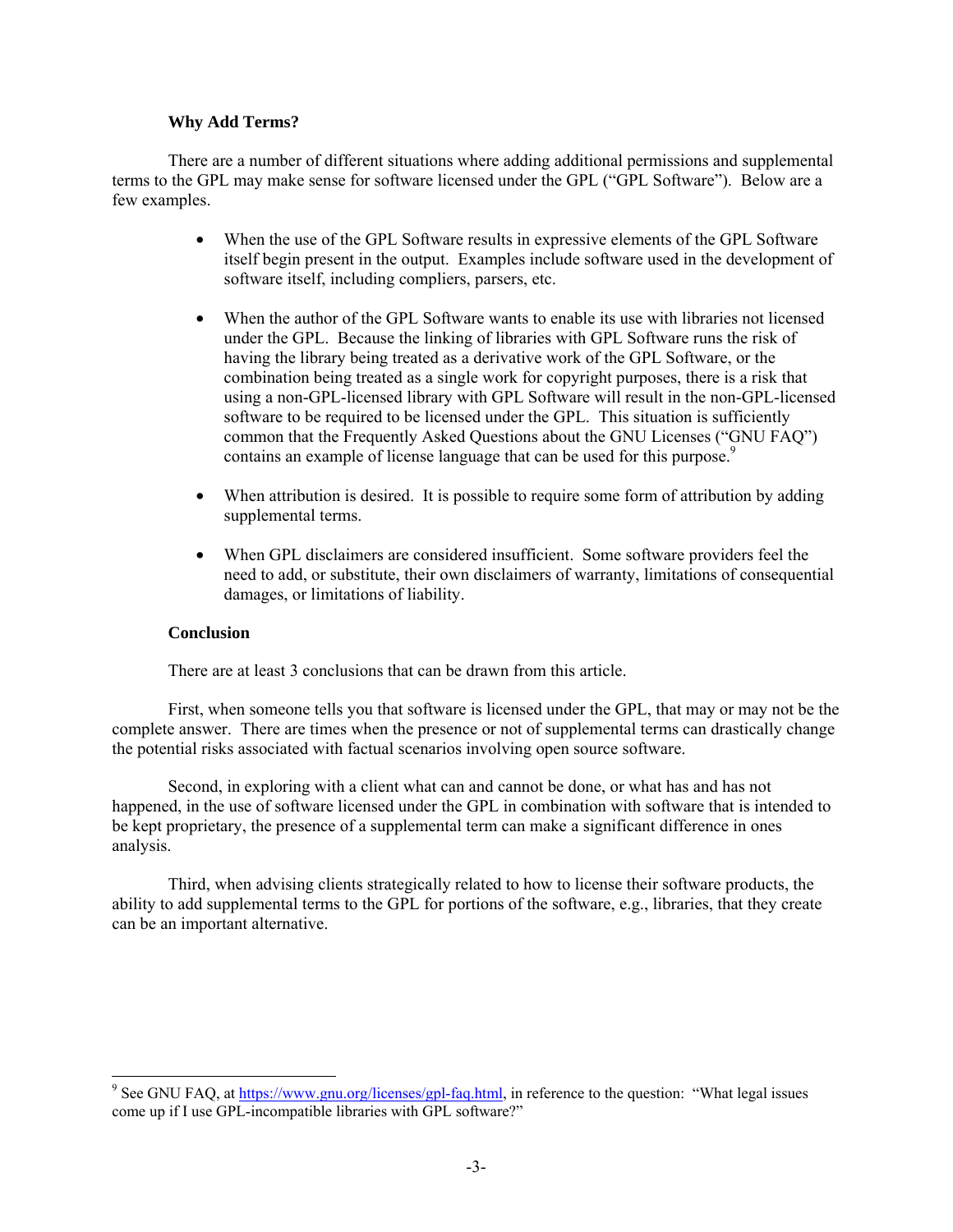#### **Appendix GPL Additional Terms<sup>10</sup>**

### **1. Software Title: Aptana Studio 2 and 3**

#### **A. Description**

Aptana builds web applications quickly and easily using the industry's leading web application IDE. Aptana Studio harnesses the flexibility of Eclipse and focuses it into a powerful web development engine. Aptana Studio 3 expands on the core capabilities of Aptana Studio 2 for building, editing, previewing and debugging HTML, CSS and JavaScript websites with PHP and Ruby on Rails web development

# **B. Source**

1

http://www.aptana.com/legal/aplgplex

# **C. Added Text**

GPL Section 7 Exception

As a special exception to the terms and conditions of the GNU General Public License Version 3 (the "GPL"): You are free to convey a modified version that is formed entirely from this file (for purposes of this exception, the "Program" under the GPL) and the works identified at http://www.aptana.com/legal/gpl (each an "Excepted Work"), which are conveyed to you by Appcelerator, Inc. and licensed under one or more of the licenses identified in the Excepted License List below (each an "Excepted License"), as long as:

1. you obey the GPL in all respects for the Program and the modified version, except for Excepted Works which are identifiable sections of the modified version, which are not derived from the Program, and which can reasonably be considered independent and separate works in themselves,

2. all Excepted Works which are identifiable sections of the modified version, which are not derived from the Program, and which can reasonably be considered independent and separate works in themselves,

 1. are distributed subject to the Excepted License under which they were originally licensed, and

 2. are not themselves modified from the form in which they are conveyed to you by Appcelerator, and

 3. the object code or executable form of those sections are accompanied by the complete corresponding machine-readable source code for those sections, on the same medium as the corresponding object code or executable forms of those sections, and are licensed under the applicable Excepted License as the corresponding object code or executable forms of those sections, and

<sup>&</sup>lt;sup>10</sup> Almost all language in the Appendix is quoted from the designated source. Generally, grammatical and other errors in the source language have not been corrected.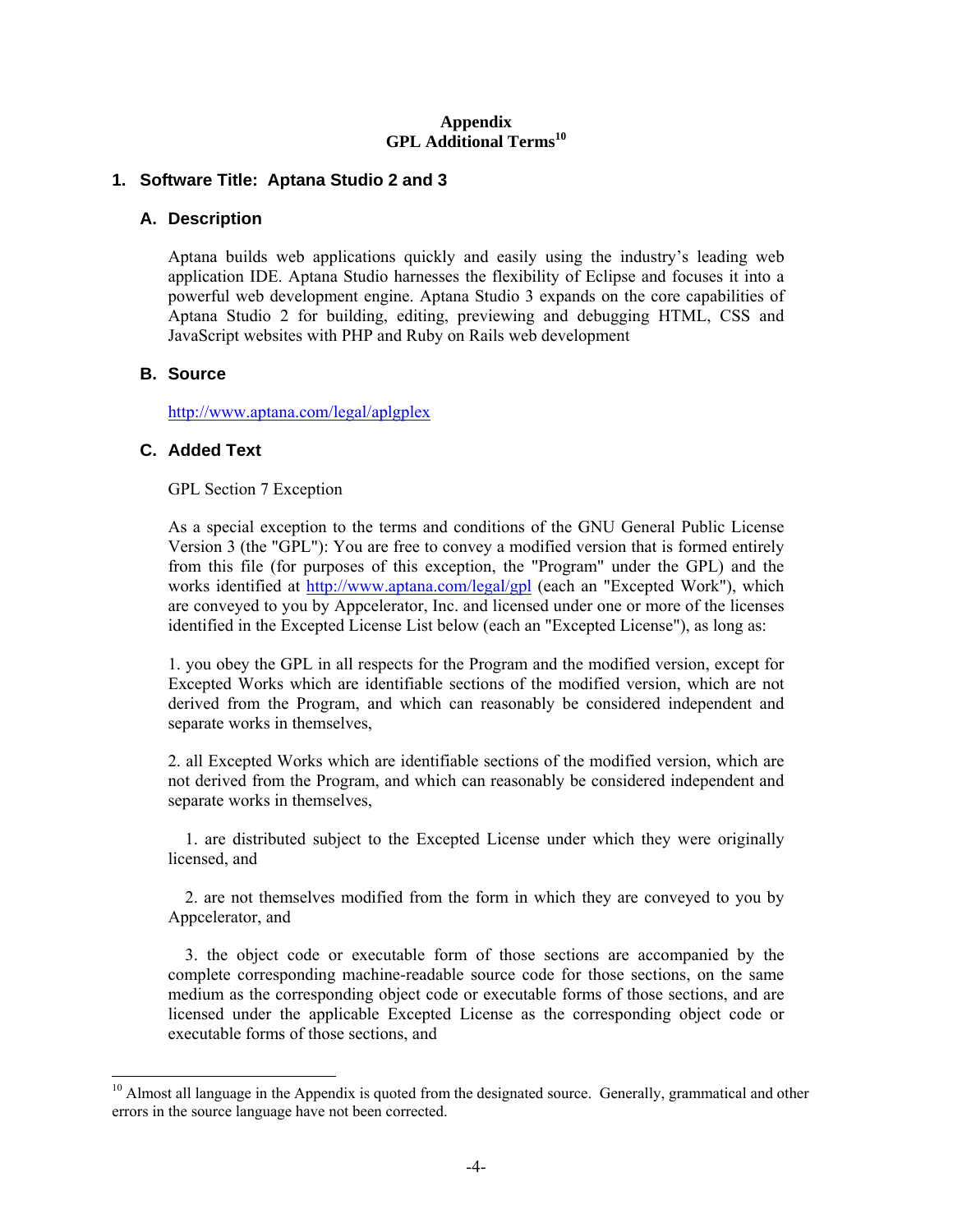3. any works which are aggregated with the Program, or with a modified version on a volume of a storage or distribution medium in accordance with the GPL, are aggregates (as defined in Section 5 of the GPL) which can reasonably be considered independent and separate works in themselves and which are not modified versions of either the Program, a modified version, or an Excepted Work.

If the above conditions are not met, then the Program may only be copied, modified, distributed or used under the terms and conditions of the GPL or another valid licensing option from Appcelerator, Inc. Terms used but not defined in the foregoing paragraph have the meanings given in the GPL.

Excepted License List

Apache Software License: version 1.0, 1.1, 2.0

Eclipse Public License: version 1.0

GNU General Public License: version 2.0

GNU Lesser General Public License: version 2.0

License of Jaxer

License of HTML jTidy

Mozilla Public License: version 1.1

W3C License

BSD License

MIT License

Aptana Commercial Licenses

Appcelerator Commercial Licenses

This list may be modified by Appcelerator from time to time. See Appcelerator's website for the latest terms and conditions on the use of Appcelerator products and services.

#### Attribution Requirement

This license does not grant any license or rights to use the trademarks "Aptana," any "Aptana" logos, or any other trademarks of Appcelerator, Inc. You are not authorized to use the name Aptana or the names of any author or contributor for publicity purposes, without written authorization.

However, in addition to the other notice obligations of this License, all copies of any covered work conveyed by you must include on each user interface screen and in the Appropriate Legal Notices the following text: "Powered by Aptana". On user interface screens, this text must be visibly and clearly displayed in the title bar, status bar, or otherwise directly in the view that is in focus.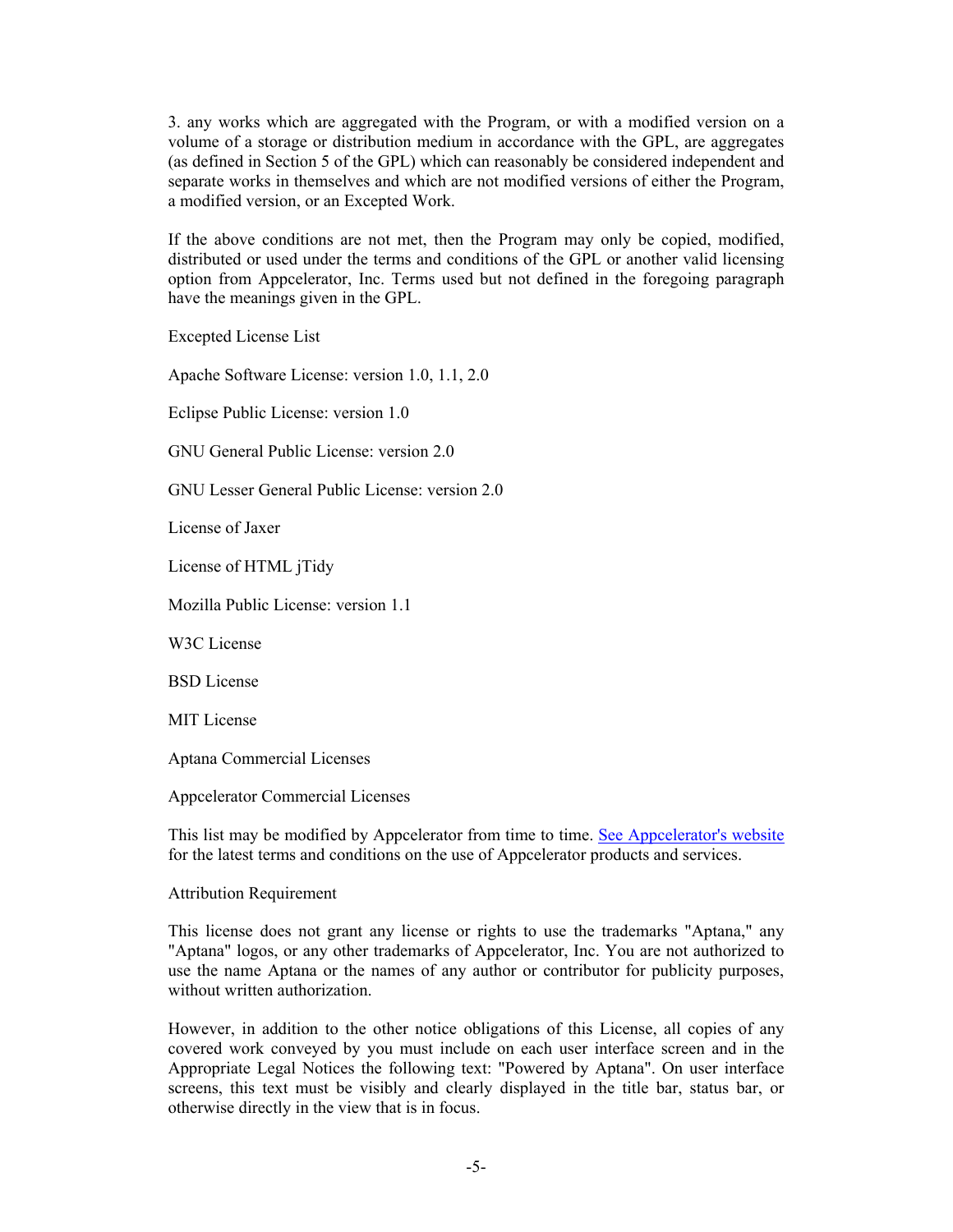# **2. Software Title: Autoconf**

#### **A. Description**

Autoconf is an extensible package of m4 macros that produce shell scripts to automatically configure software source code packages.

### **B. Source**

https://launchpad.net/ubuntu/raring/+source/autoconf/+copyright

### **C. Added Text**

Under Section 7 of GPL version 3, you are granted additional permissions described in the Autoconf Configure Script Exception, version 3.0, as published by the Free Software Foundation.

You should have received a copy of the GNU General Public License and a copy of the Autoconf Configure Script Exception along with this program; see the files COPYINGv3 and COPYING.EXCEPTION respectively. If not, see .

 The GNU General Public License version 3 may be found on Debian systems in /usr/share/common-licenses/GPL-3.

The Autoconf Configure Script Exception version 3 is below:

#### AUTOCONF CONFIGURE SCRIPT EXCEPTION

Version 3.0, 18 August 2009

Copyright (C) 2009 Free Software Foundation, Inc.

Everyone is permitted to copy and distribute verbatim copies of this license document, but changing it is not allowed.

This Exception is an additional permission under section 7 of the GNU General Public License, version 3 ("GPLv3"). It applies to a given file that bears a notice placed by the copyright holder of the file stating that the file is governed by GPLv3 along with this Exception.

The purpose of this Exception is to allow distribution of Autoconf's typical output under terms of the recipient's choice (including proprietary).

0. Definitions

 "Covered Code" is the source or object code of a version of Autoconf that is a covered work under this License.

 "Normally Copied Code" for a version of Autoconf means all parts of its Covered Code which that version can copy from its code (i.e., not from its input file) into its minimally verbose, non-debugging and non-tracing output.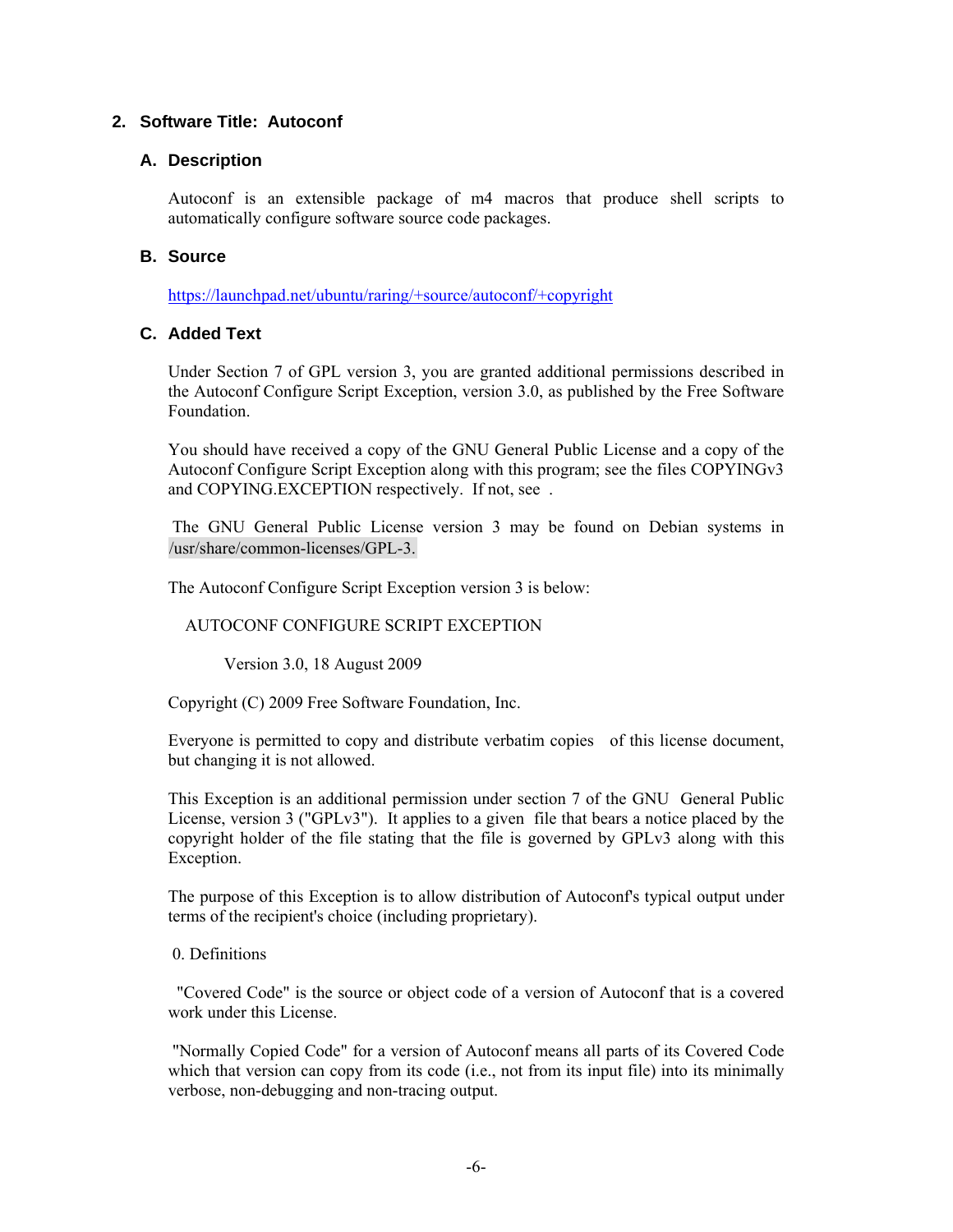"Ineligible Code" is Covered Code that is not Normally Copied Code.

1. Grant of Additional Permission.

You have permission to propagate output of Autoconf, even if such propagation would otherwise violate the terms of GPLv3. However, if by modifying Autoconf you cause any Ineligible Code of the version you received to become Normally Copied Code of your modified version, then you void this Exception for the resulting covered work. If you convey that resulting covered work, you must remove this Exception in accordance with the second paragraph of Section 7 of GPLv3.

2. No Weakening of Autoconf Copyleft.

The availability of this Exception does not imply any general presumption that third-party software is unaffected by the copyleft requirements of the license of Autoconf.

# **3. Software Title: GNU Bison**

### **A. Description**

Parser generator

#### **B. Source**

http://git.savannah.gnu.org/cgit/bison.git/tree/src/parse-gram.c

### **C. Added Text**

As a special exception, you may create a larger work that contains part or all of the Bison parser skeleton and distribute that work under terms of your choice, so long as that work isn't itself a parser generator using the skeleton or a modified version thereof as a parser skeleton. Alternatively, if you modify or redistribute the parser skeleton itself, you may (at your option) remove this special exception, which will cause the skeleton and the resulting Bison output files to be licensed under the GNU General Public License without this special exception.

 This special exception was added by the Free Software Foundation in version 2.2 of Bison.

# **4. Software Title: Files from Free Software Foundation**

#### **A. Description**

build-aux/config.guess

build-aux/config.sub

build-aux/elisp-comp

build-aux/mdate-sh

build-aux/mdate-sh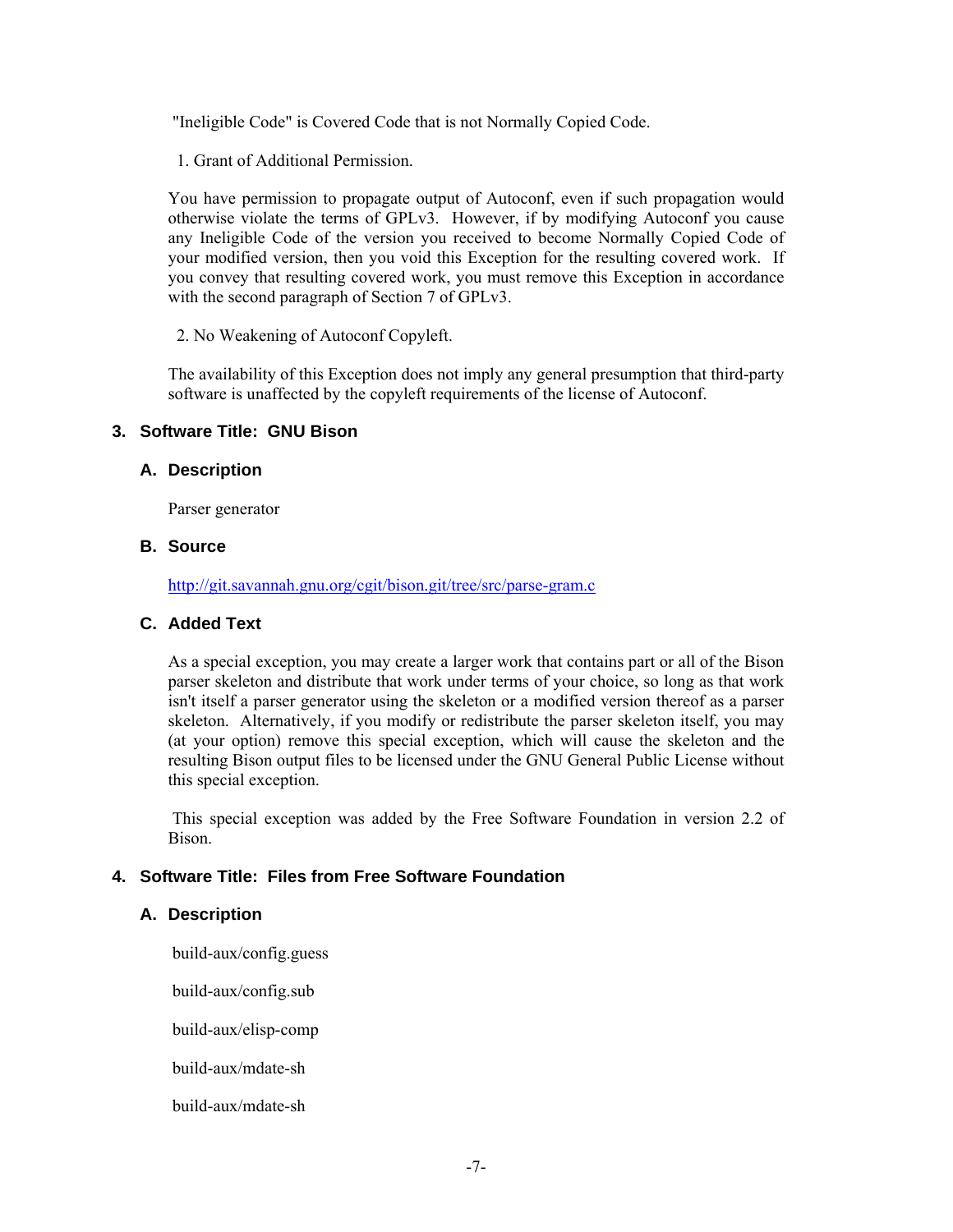build-aux/missing

#### **B. Source**

Free Software Foundation

# **C. Added Text**

Copyright: 1992-2012 Free Software Foundation, Inc.

License: GPL-2+ with Autoconf exception

 This file is free software; you can redistribute it and/or modify it under the terms of the GNU General Public License as published by the Free Software Foundation; either version 2 of the License, or (at your option) any later version.

 This program is distributed in the hope that it will be useful, but WITHOUT ANY WARRANTY; without even the implied warranty of MERCHANTABILITY or FITNESS FOR A PARTICULAR PURPOSE. See the GNU General Public License for more details.

 You should have received a copy of the GNU General Public License along with this program; if not, see .

 As a special exception to the GNU General Public License, if you distribute this file as part of a program that contains a configuration script generated by Autoconf, you may include it under the same distribution terms that you use for the rest of that program.

 The GNU General Public License version 2 may be found on Debian systems in /usr/share/common-licenses/GPL-2.

# **5. Software Title: Files from Free Software Foundation**

#### **A. Description**

build-aux/gnupload

lib/Autom4te/XFile.pm

lib/Autom4te/Channels.pm

lib/Autom4te/FileUtils.pm

lib/Autom4te/Configure\_ac.pm

#### **B. Source**

Free Software Foundation

#### **C. Added Text**

Copyright: 2001-2012 Free Software Foundation, Inc.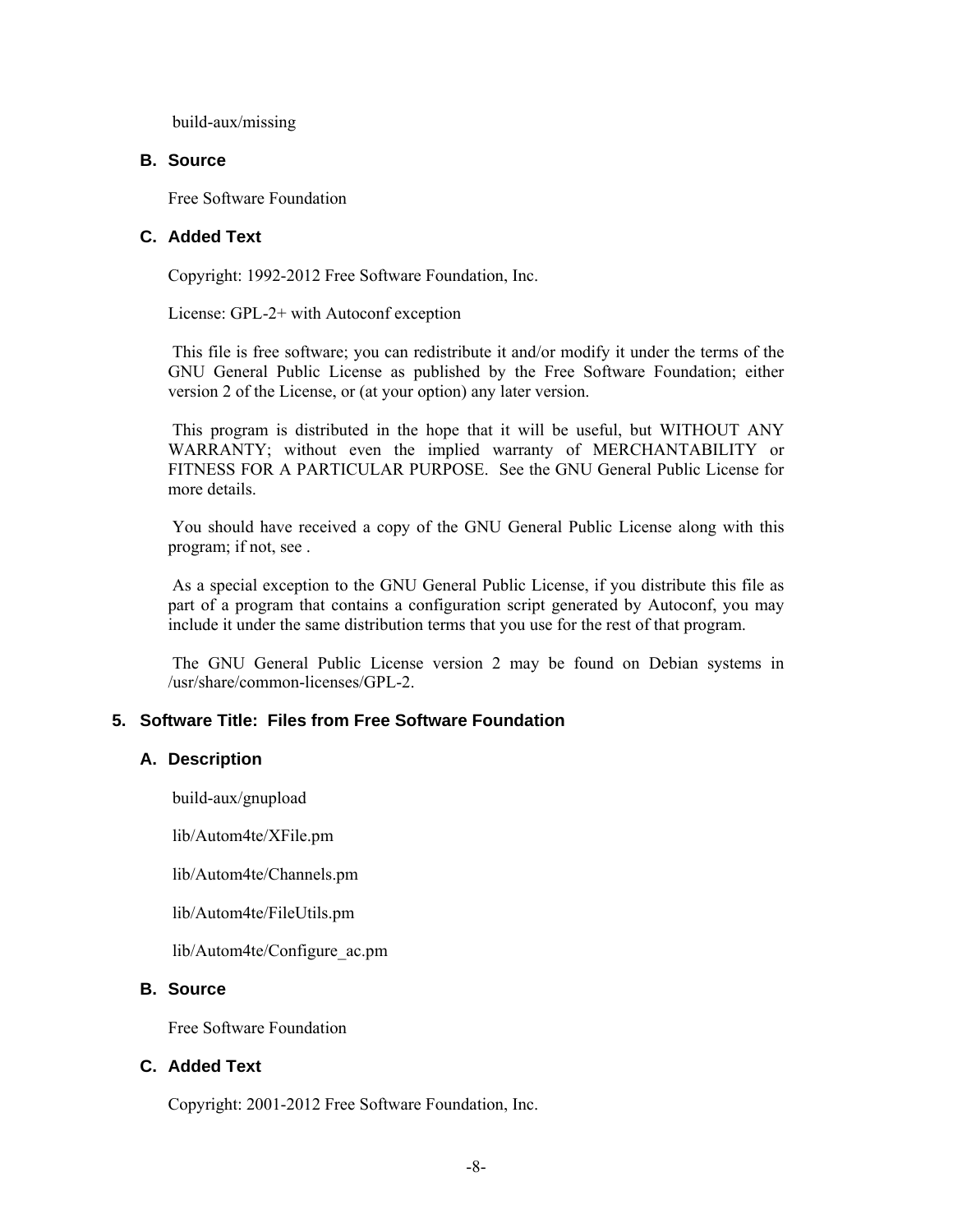License: GPL-2+

 This program is free software; you can redistribute it and/or modify it under the terms of the GNU General Public License as published by the Free Software Foundation; either version 2, or (at your option) any later version.

 This program is distributed in the hope that it will be useful, but WITHOUT ANY WARRANTY; without even the implied warranty of MERCHANTABILITY or FITNESS FOR A PARTICULAR PURPOSE. See the GNU General Public License for more details.

 You should have received a copy of the GNU General Public License along with this program. If not, see .

 The GNU General Public License version 2 may be found on Debian systems in /usr/share/common-licenses/GPL-2.

#### **6. Software Title: Files from Free Software Foundation**

#### **A. Description**

Files: build-aux/texinfo.tex

# **B. Source**

Free Software Foundation

# **C. Added Text**

Copyright: 1985-1986, 1988, 1990-2012 Free Software Foundation, Inc.

License: GPL-3+ with Texinfo exception

This texinfo.tex file is free software: you can redistribute it and/or modify it under the terms of the GNU General Public License as published by the Free Software Foundation, either version 3 of the License, or (at your option) any later version.

This texinfo.tex file is distributed in the hope that it will be useful, but WITHOUT ANY WARRANTY; without even the implied warranty of MERCHANTABILITY or FITNESS FOR A PARTICULAR PURPOSE. See the GNU General Public License for more details.

You should have received a copy of the GNU General Public License along with this program. If not, see .

As a special exception, when this file is read by TeX when processing a Texinfo source document, you may use the result without restriction. (This has been our intent since Texinfo was invented.)

The GNU General Public License version 3 may be found on Debian systems in /usr/share/common-licenses/GPL-3.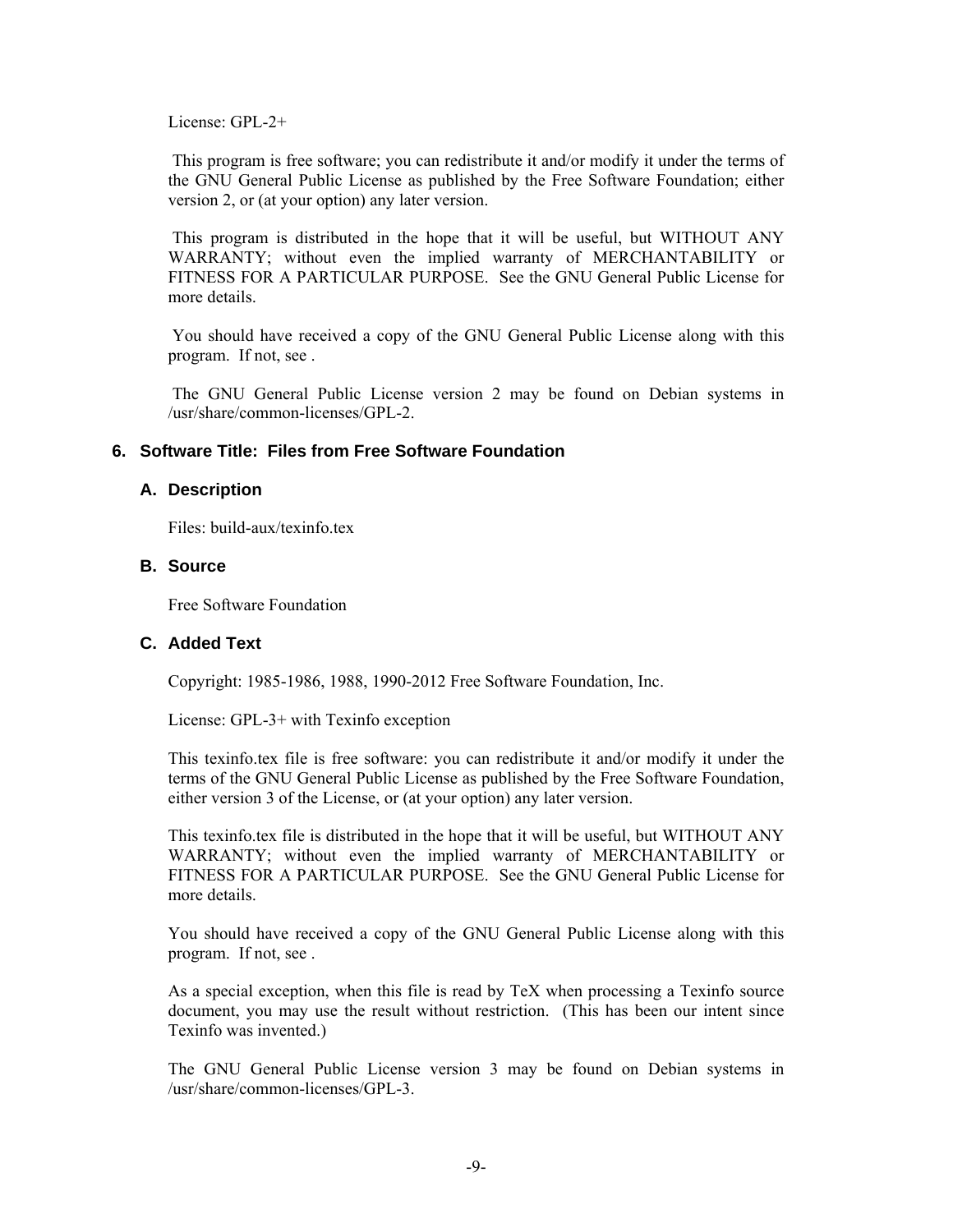# **7. Software Title: Files from Free Software Foundation**

# **A. Description**

Files: build-aux/texinfo.tex

#### **B. Source**

Free Software Foundation

### **C. Added Text**

Copyright: 1992-1996, 1998-2012 Free Software Foundation, Inc.

License: GFDL-1.3+

Permission is granted to copy, distribute and/or modify this document under the terms of the GNU Free Documentation License, Version 1.3 or any later version published by the Free Software Foundation; with no Invariant Sections, no Front-Cover texts, and no Back-Cover Texts. A copy of the license is included in the section entitled "GNU Free Documentation License."

The GNU Free Documentation License Version 1.3 may be found on Debian systems in /usr/share/common-licenses/GFDL-1.3.

## **8. Software Title: Files from Free Software Foundation**

#### **A. Description**

Files: debian/\*

# **B. Source**

Free Software Foundation

### **C. Added Text**

Copyright:

1997-2012 Ben Pfaff

2009, 2010 Russ Allbery

License: other

The authors hereby relinquish any claim to any copyright that they may have in this work, whether granted under contract or by operation of law or international treaty, and hereby commit to the public, at large, that they shall not, at any time in the future, seek to enforce any copyright in this work against any person or entity, or prevent any person or entity from copying, publishing, distributing or creating derivative works of this work.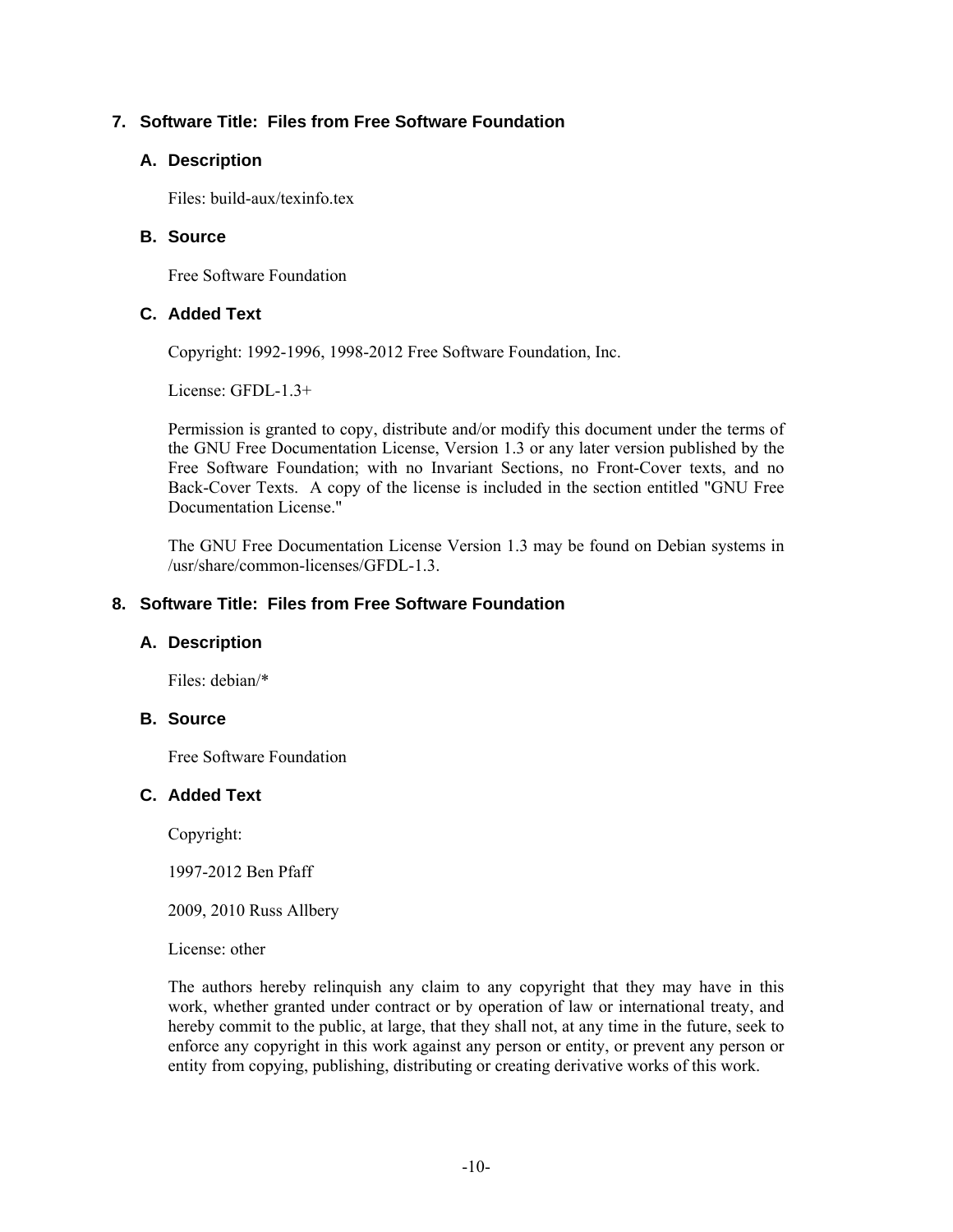### **9. Font Exception**

### **A. Description**

A generic exception for the use of the GPL with fonts.

# **B. Source**

This exception is found at the GPL FAQ. https://www.gnu.org/licenses/gpl-faq.html

# **C. Added Text**

As a special exception, if you create a document which uses this font, and embed this font or unaltered portions of this font into the document, this font does not by itself cause the resulting document to be covered by the GNU General Public License. This exception does not however invalidate any other reasons why the document might be covered by the GNU General Public License. If you modify this font, you may extend this exception to your version of the font, but you are not obligated to do so. If you do not wish to do so, delete this exception statement from your version.

# **10. Software Title: Canola Media Center**

### **A. Description**

Canola is an open source media center application which was primarily built for smart phones and netbook devices

#### **B. Source**

http://www.linuxfoundation.org/news-media/blogs/browse/2009/06/canolaproject%E2%80%99s-gplv3-permissions-are-worth-look

# **C. Added Text**

The copyright holders grant you an additional permission under Section 7 of the GNU General Public License, version 3, exempting you from the requirement in Section 6 of the GNU General Public License, version 3, to accompany Corresponding Source with Installation Information for the Program or any work based on the Program. You are still required to comply with all other Section 6 requirements to provide Corresponding Source.

# **11. Software Title: CANopen API for C++/C#**

# **A. Description**

The purpose of this library is that it should be easy to create 3rd party CANopen® compliant applications in a high level language such as  $C#$  or  $C++$ . The library is well suited for helping develop diagnostic or tools for maintenance or service or developers.

# **B. Source**

http://www.datalink.se/license.txt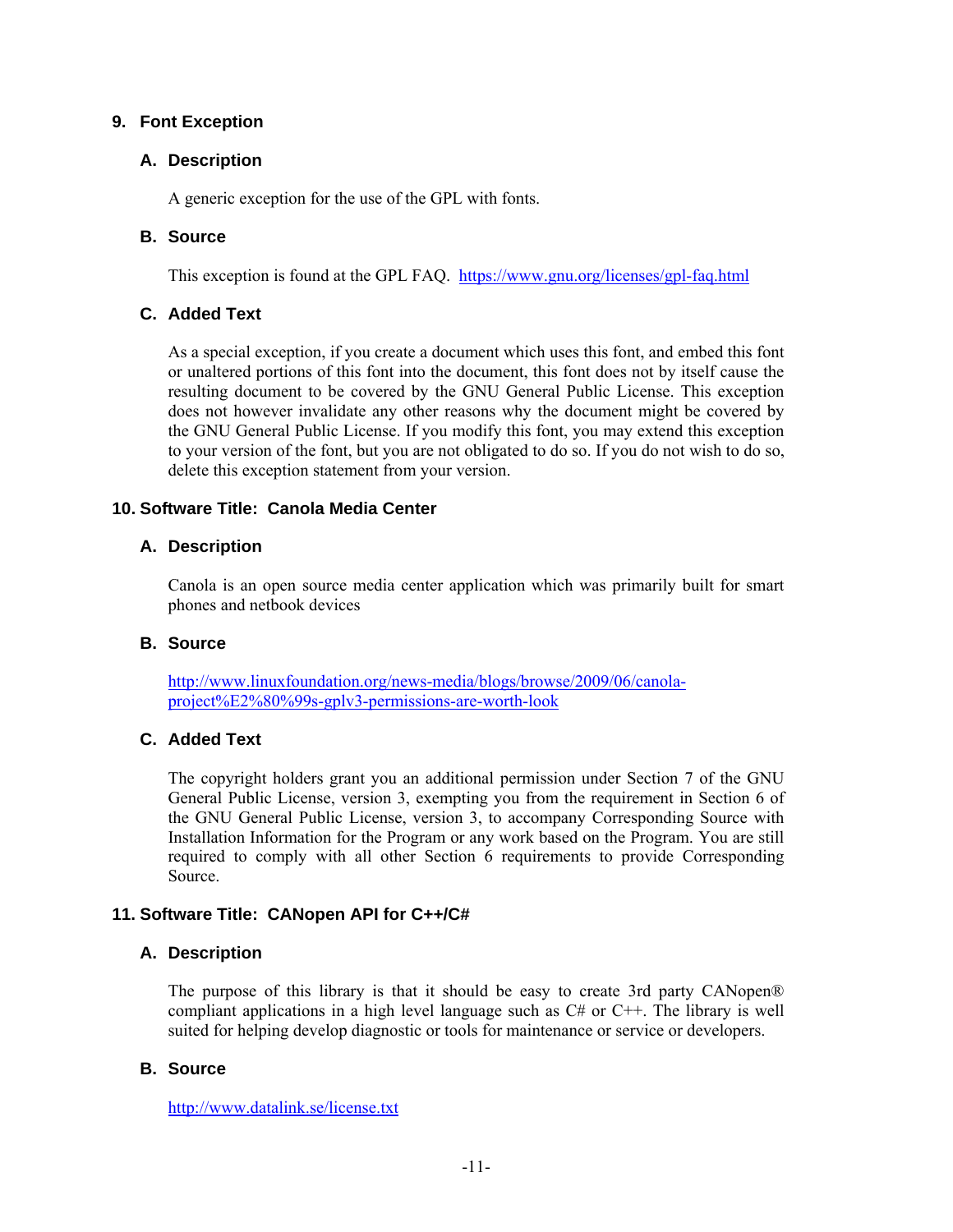http://www.datalink.se/pdf/CANopenInterfaceAPI.pdf

### **C. Added Text**

Additional permission under GNU GPL version 3 section 7: If you modify this Program, or any covered work, by linking or combining it with 'CANdispatcher Library' (can\_dispatcher.lib) (or a modified version of that library), containing parts covered by the terms of "CANopen API for C++/C#" Commercial License", the licensors of this Program grant you additional permission to convey the resulting work. {Corresponding Source for a non-source form of such a combination shall include the source code for the parts of 'CAN-dispatcher Library' used as well as that of the covered work.}

### **12. Software Title: Chopstx**

### **A. Description**

Chopstx is an RT thread library for an embedded system.

#### **B. Source**

https://gitorious.org/chopstx/chopstx/blobs/545ba9a57a88875db23e7e3b9c24084471db5 dfc/EXCEPTION

### **C. Added Text**

As additional permission under GNU GPL version 3 section 7, you may distribute nonsource form of the Program without the copy of the GNU GPL normally required by section 4, provided you inform the recipients of GNU GPL, and you accompany the a URL through which recipients can access the Corresponding Source.

#### **13. Software Title: Commutator**

#### **A. Description**

A Python script that may be beneficial for those interested in quantum information. This one Finds the commutator between two operators A and B.

# **B. Source**

http://www-personal.umich.edu/~vprusso/code.html

# **C. Added Text**

Additional permission under GNU GPL version 3 section 7

 If you modify this Program, or any covered work, by linking or combining it with PyQuIn (or a modified version of that library), containing parts covered by the terms of GPL3, the licensors of this Program grant you additional permission to convey the resulting work. {Corresponding Source for a non-source form of such a combination shall include the source code for the parts of PyQuIn used as well as that of the covered work.}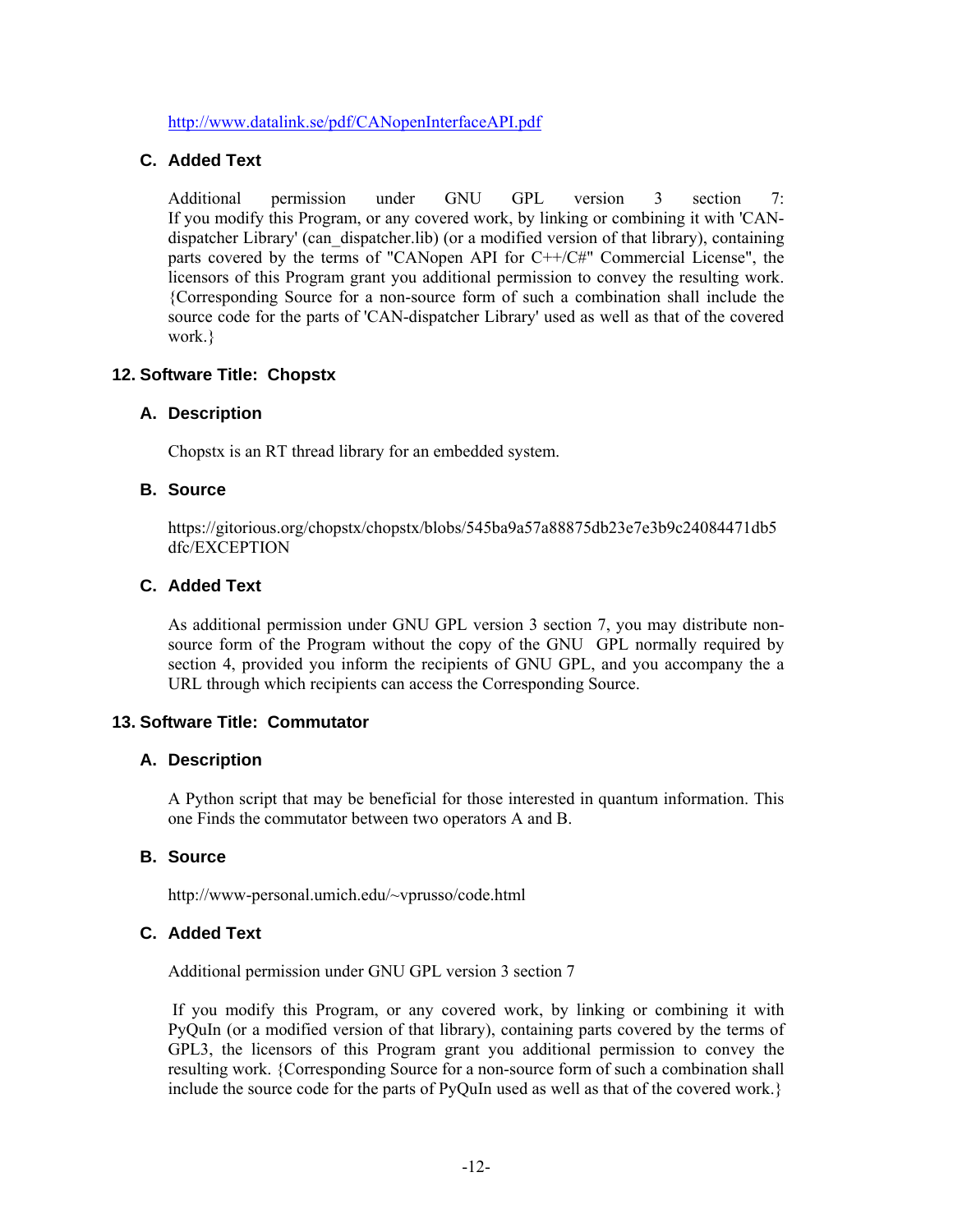### **14. Software Title: Coppermine**

### **A. Description**

Coppermine Photo Gallery (CPG) is an advanced, user-friendly, picture gallery script with built-in support for other multi-media/data files. The gallery can be private, accessible to registered users only, and/or open to all visitors to your site. Users, if permitted, can upload pictures with their web browser (thumbnail and intermediate sized images are created on the fly during the upload stage), rate pictures, add comments and even send e-cards.

# **B. Source**

http://documentation.coppermine-gallery.net/en/copyrights.htm

### **C. Added Text**

According to GNU GPL v3, section 7 b)

In versions prior to cpg1.5.x, the Coppermine group (aka Coppermine Dev Team) required the preservation of the "Powered by Coppermine" footer in a legible, unobscured manner in the output of all pages generated by Coppermine-driven galleries.

This policy has changed with the release of cpg1.5.x. Starting with cpg1.5.x, it is no longer part of the license to keep this footer intact in legal terms. The reason for this change of policy lies in the nature of the internet and the fact that the Coppermine group doesn't have the funds nor inclination to enforce the preservation of the footer before legal courts. It has originally been made a requirement by the initial author of the first version of Coppermine. However, we ask you (the end user) to respect the wish of the original creator of Coppermine and keep the footer intact. Additionally, we have a strict policy on the Coppermine support forum that galleries with the footer tag removed will not receive support, as it is our choice to whom we give support. We're convinced that you should give credit where credit is due. We ask you to think twice before removing the tag, as it is meant to spread the word about Coppermine and give others who like your Coppermine-driven gallery the opportunity to get one of their own.

The Coppermine Dev Team welcomes that version 3 of the GNU GPL clarifies the legal aspect of author attributions and demands of any third parties to respect the full license, including the additional terms covered in this section of the documentation. This means that it is allowed to edit or remove the "Powered by Coppermine" tag from the output generated by Coppermine-driven galleries, however you are not allowed to remove the author attribution from the source code of Coppermine.

It is acceptable (fair use) to edit the "Powered by Coppermine" footer in a manner that explains who holds the copyrights of content displayed on a gallery."

According to GNU GPL v3, section 7 c)

The Coppermine Dev Team requires as additional term of the license Coppermine comes with that modified versions of Coppermine conveyed to others should be marked in a reasonable way. Modified versions mustn't be conveyed to others under the same name as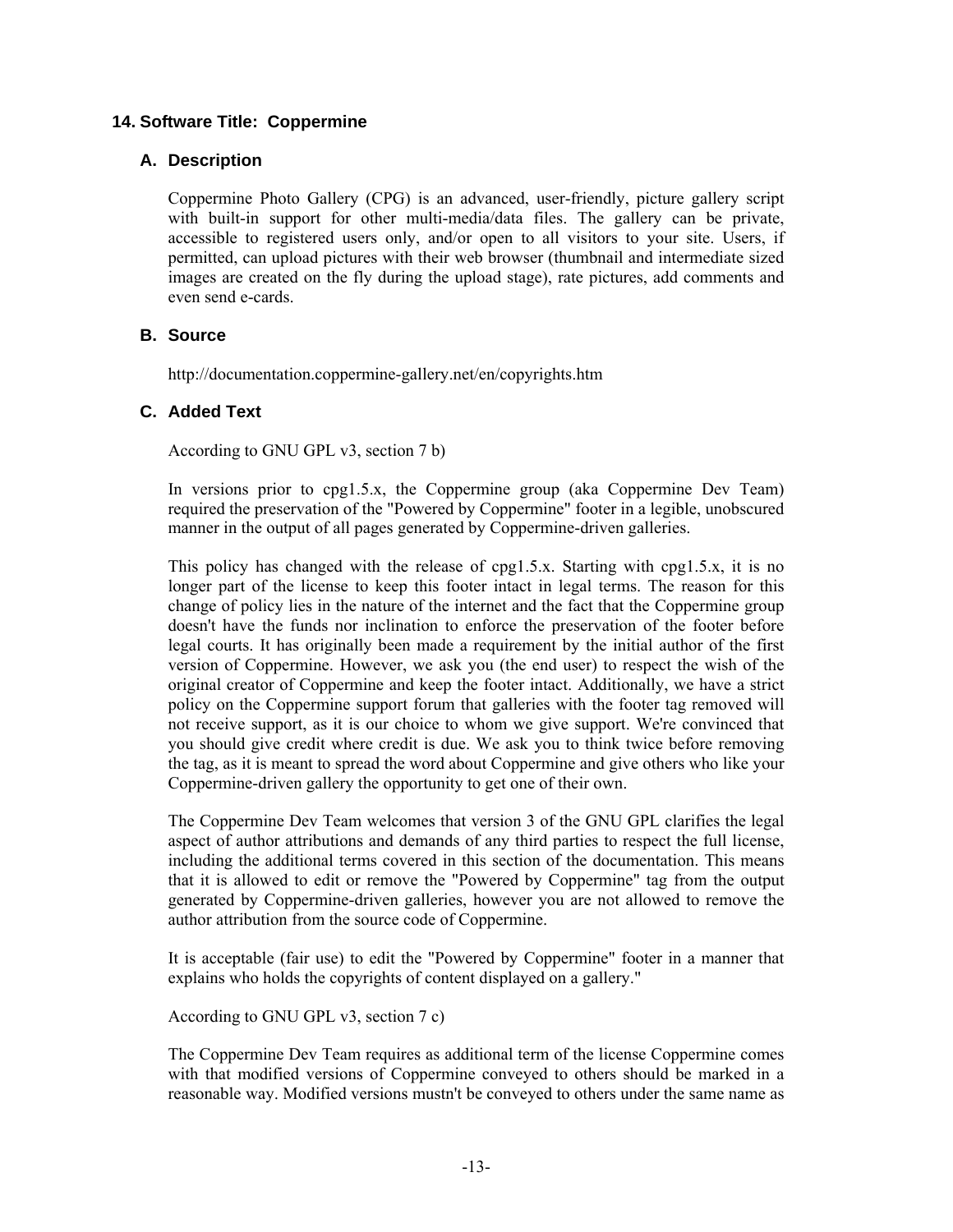the original coppermine release. Package name, source code and the output generated by the modified version should make it obvious for potential users that the modified version and the original coppermine version that the modified version is based upon differ."

#### **15. Software Title: crackxls2003 0.3**

### **A. Description**

This program may be used to break the encryption on Microsoft Excel and Microsoft Word file which have been encrypted using the RC4 method, which uses a 40-bit-long key.

# **B. Source**

https://github.com/GavinSmith0123/crackxls2003/blob/master/LICENSE

https://github.com/GavinSmith0123/crackxls2003

### **C. Added Text**

OpenSSL linking exception -In addition to the licences above, as a special exception, I (Gavin Smith)give permission to link the code of this program with the OpenSSL library and distribute linked combinations including the two. Other restrictions may apply, such as those due to the rights of other copyright holders.You must obey the GNU General Public License (or any other applicable licence for included code, such as the BSD-style licence of the files from the POLE project) for all of the code used other than OpenSSL. This exception does not reduce the rights already granted to you by the GNU General Public License: in particular, you may extend this exception to derived works, but you are not obligated to do so.

# **16. Software Title: csv2yapet**

# **A. Description**

The csv2yapet utility converts a CSV file src to an YAPET file dst

# **B. Source**

http://linux.die.net/man/1/csv2yapet

#### **C. Added Text**

Additional permission under GNU GPL version 3 section 7.

If you modify this program, or any covered work, by linking or combining it with the OpenSSL project's OpenSSL library (or a modified version of that library), containing parts covered by the terms of the OpenSSL or SSLeay licenses, Rafael Ostertag grants you additional permission to convey the resulting work. Corresponding Source for a nonsource form of such a combination shall include the source code for the parts of OpenSSL used as well as that of the covered work.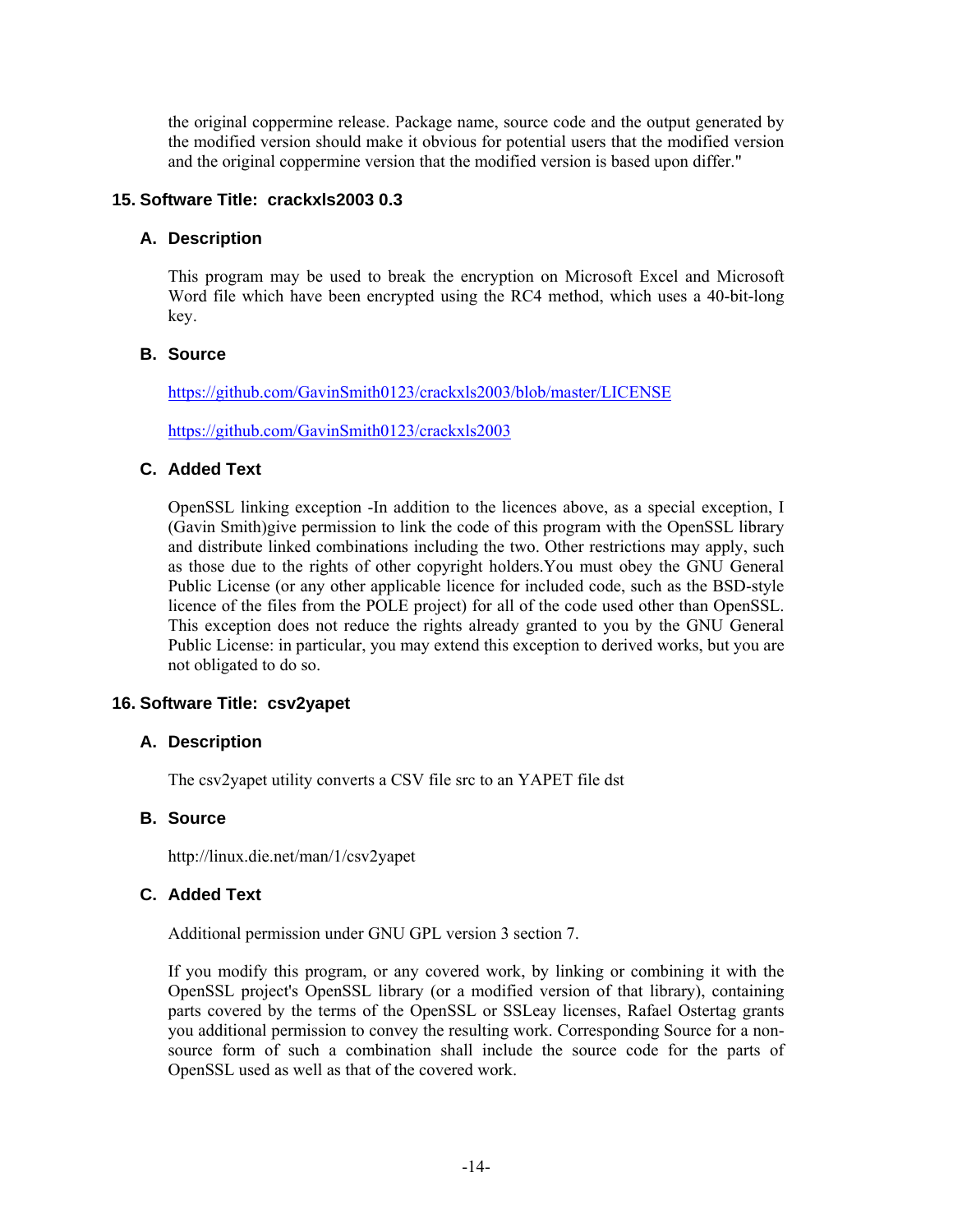### **17. Software Title: Cyberoam iView**

### **A. Description**

The Intelligent Logging & Reporting solution provides organizations network visibility across multiple devices to achieve higher levels of security, data confidentiality while meeting the requirements of regulatory compliance

#### **Source**

https://github.com/iview/iView/blob/aff0763d863cfe701ed7960c3911d45fc2631a46/web app/src/web/webpages/login.jsp

https://github.com/iview/iView

### **B. Added Text**

In accordance with Section 7(b) of the GNU General Public License \* version 3, these Appropriate Legal Notices must retain the display of\* the "Cyberoam Elitecore Technologies Initiative" logo.

### **18. Software Title: Cyn.in**

### **A. Description**

Cyn.in helps teams to communicate faster and build collaborative knowledge by sharing and discussing various forms of digital content within a secure, unified application. It combines the capabilities of collaboration tools like wikis, social networks, blogs, file sharing repositories, micro blogs, discussion boards and other communication applications into one secure enterprise platform

#### **B. Source**

http://www.cynapse.com/resources/cynin-gpl-v3-open-source-license

# **C. Added Text**

1. Notices and Attribution:

The interactive user interfaces in modified source and object code versions of this program must display Appropriate Legal Notices, as required under Section 5 of the GNU General Public License version 3. In accordance with Section 7(b) of the GNU General Public License version 3, these Appropriate Legal Notices must retain the display of the "Powered by cyn.in" AND "A Cynapse Invention" logos.

If the display of the logos are not reasonably feasible for technical reasons, the Appropriate Legal Notices must display the words "Powered by cyn.in" AND "A Cynapse invention"

The Logo/words "Powered by cyn.in" must be a clickable link that leads directly to the Internet URL http://cyn.in. The Logo/word "Cynapse" must be a clickable link that leads directly to the Internet URL http://www.cynapse.com.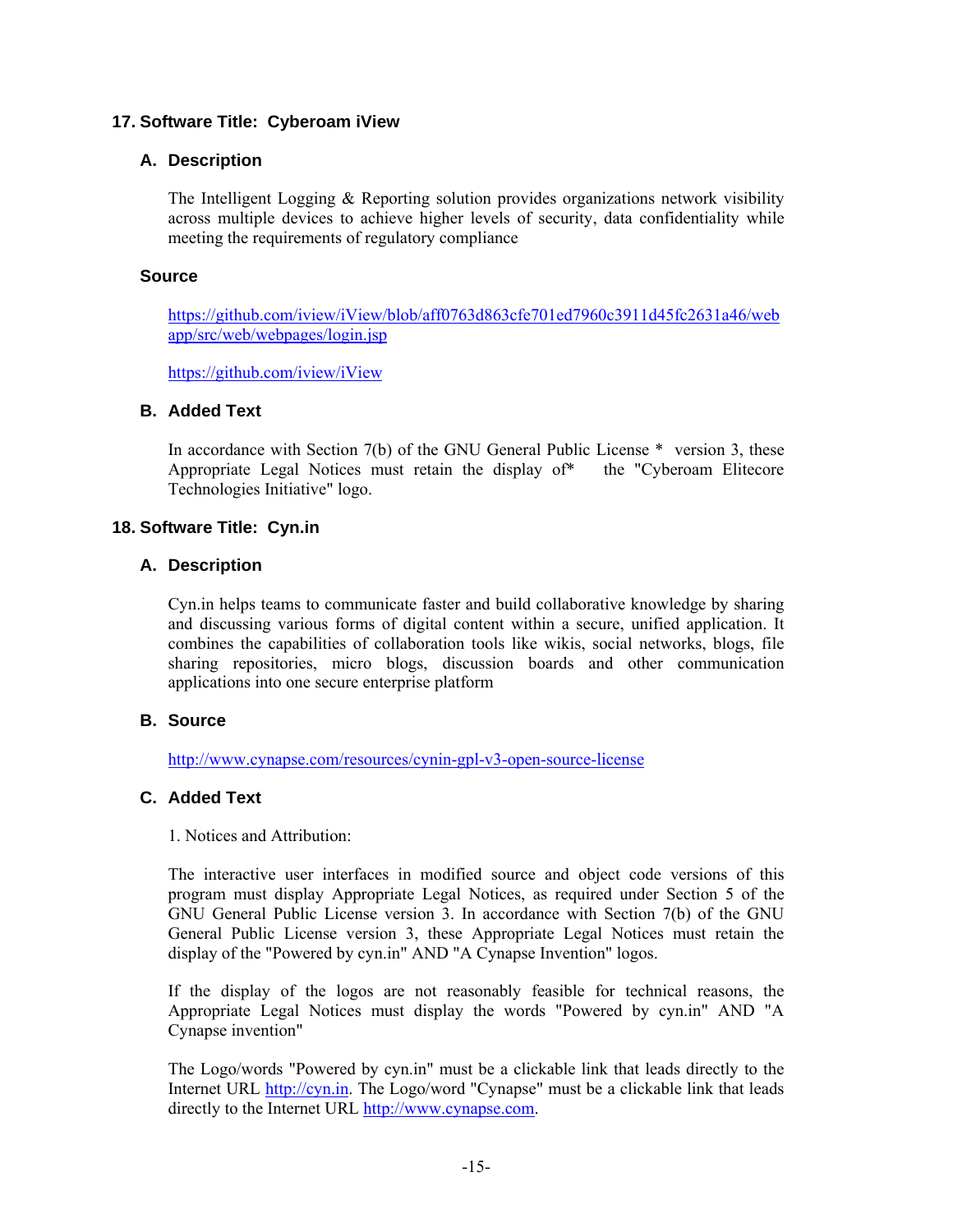2. Use of the Cyn.in or Cynapse Logo:

Cynapse (TM)and cyn.in(TM) are registered trademarks of Cynapse India Pvt. Ltd. This license allows limited use of these trademarks under the following terms:

All the trade marks of the licensor under consideration for the agreement including 'cyn.in' and 'Cynapse' shall be used exclusively for the purpose of this agreement and shall not be used for any other purpose/s unless a written consent is obtained from the licensors.

The limited license to use the cyn.in and Cynapse trade marks, given herein does not include the right to use the 'cyn.in' Logo or any of the other Cynapse Logos as a trade mark to promote any products or services commercially. For example, no logo of cyn.in or Cynapse may be used on any product packaging or documentation, such as (but not limited to) on CD-ROM or diskette labels or packaging, websites, books or other publications. Any such use must be expressly authorized by Cynapse in a signed, written agreement.

While using the cyn.in or Cynapse logos the users must never modify the design, vary the spelling of the words, add or delete any words, add or delete any symbol or sign or change any colors or proportions. The logo may be scaled proportionally. When using any cyn.in or Cynapse logo trade marks the users shall use the TM symbol, which provides notice to third parties of Cynapse's rights in its trade marks. cyn.in or Cynapse trade marks must bear the trademark notice/symbol (TM) in the first and most prominent usage of a trade mark and again in the first appearance of a trade mark in the text or body of copy. Notice/symbols must always appear with all cyn.in or Cynapse trade marks. Wherever possible, trademark notice symbols should be superscripted immediately after all cyn.in and/or Cynapse trade marks.

The use must not be detrimental, i.e. harmful or damaging, to the value of cyn.in brand or any of the other Cynapse Marks, or to Cynapse, its brand integrity, reputation or goodwill, as determined by Cynapse in its sole discretion.

Any act of the users against the above mentioned conditions amounts to the violation of the IPRs of the licensor i.e. Cynapse, related to trade mark and punishable under the Trade Marks Act, 1999 and rules made thereunder, as well as the Copyrights Act, 1957 and rules made thereunder.

Please report any possible infringement and/or misuse of any cyn.in and/or Cynapse trade marks and/or a violation of this Trademark Policy at legal@cynapse.com

3. Dual Licensing:

The licensors hereby reserve the right to diverge and/or modify and/or expand their product to have a closed source / proprietary version of the product along with the open source version in future.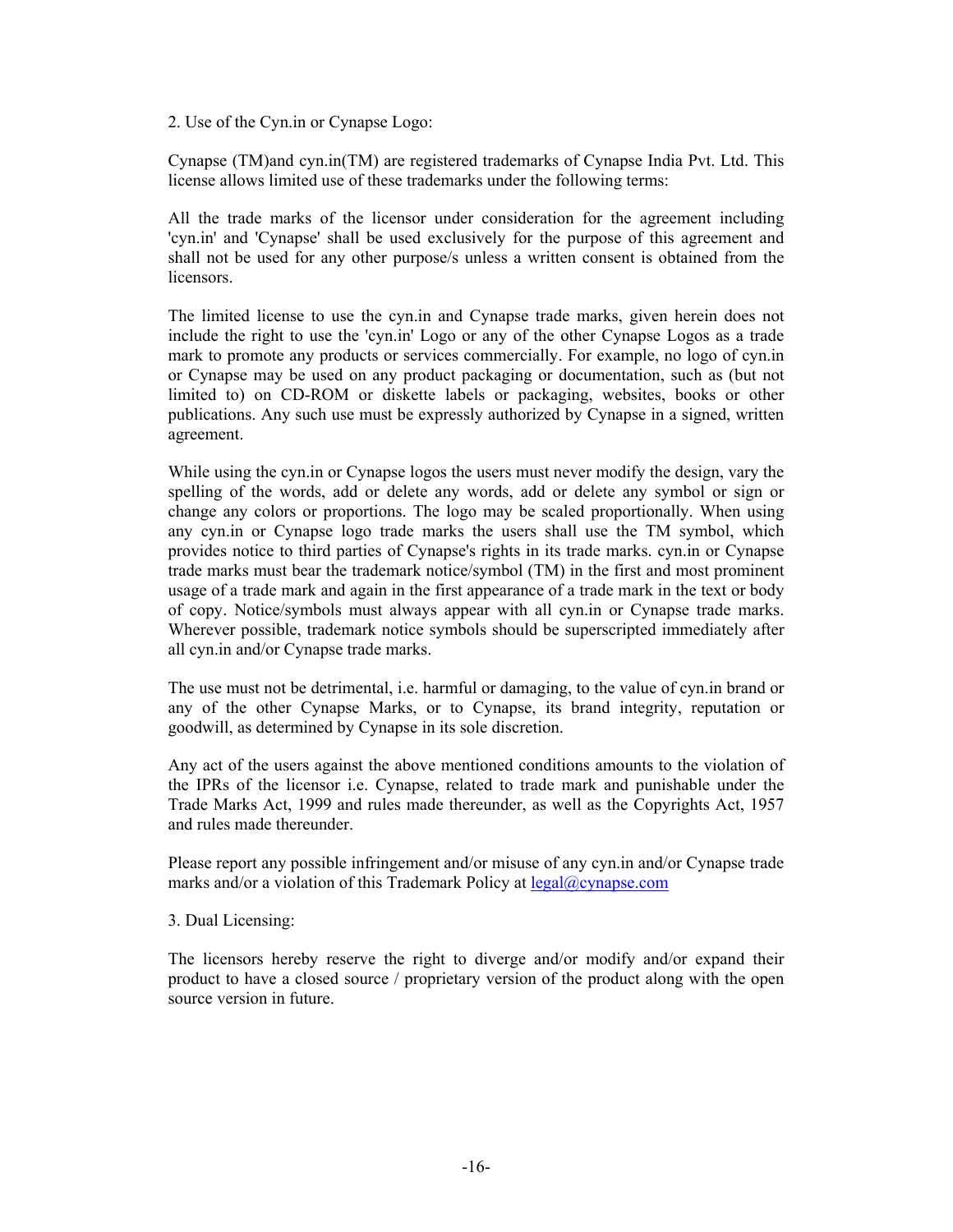# **19. Software Title: Dive or iRobot Create**

# **A. Description**

This library allows safe and easy communication with the iRobot Create robot.

### **B. Source**

https://github.com/thomas-moulard/libirobotcreate/blob/273a0a6fa13b0f14b25c11b055d8c1e05918bfb2/build-aux/autotest-utils.at

https://github.com/thomas-moulard/libirobot-create

# **C. Added Text**

Additional permission under section 7 of the GNU General Public License, version 3 ("GPLv3"): If you convey this file as part of a work that contains a configuration script generated by Autoconf, you may do so under terms of your choice.

# **20. Software Title: Doom 3**

### **A. Description**

Doom 3 is a science fiction survival horror first-person shooter video game.

### **B. Source**

https://github.com/id-Software/DOOM-3-BFG/blob/master/COPYING.txt#L625

# **C. Added Text**

ADDITIONAL TERMS APPLICABLE TO THE Doom 3 BFG Edition GPL Source Code.

The following additional terms ("Additional Terms") supplement and modify the GNU General Public License, Version 3 ("GPL") applicable to the Doom 3

 BFG Edition GPL Source Code ("Doom 3 BFG Edition Source Code"). In addition to the terms and conditions of the GPL, the Doom 3 BFG Edition Source Code is subject to the further restrictions below.

1. Replacement of Section 15. Section 15 of the GPL shall be deleted in its entirety and replaced with the following:

"15. Disclaimer of Warranty.

THE PROGRAM IS PROVIDED WITHOUT ANY WARRANTIES, WHETHER EXPRESSED OR IMPLIED,INCLUDING, WITHOUT LIMITATION, IMPLIED WARRANTIES OF FITNESS FOR A PARTICULAR PURPOSE, NON-INFRINGEMENT, TITLE AND MERCHANTABILITY. THE PROGRAM IS BEING DELIVERED OR MADE AVAILABLE "AS IS", "WITH ALL FAULTS" AND WITHOUT WARRANTY OR REPRESENTATION. THE ENTIRE RISK AS TO THE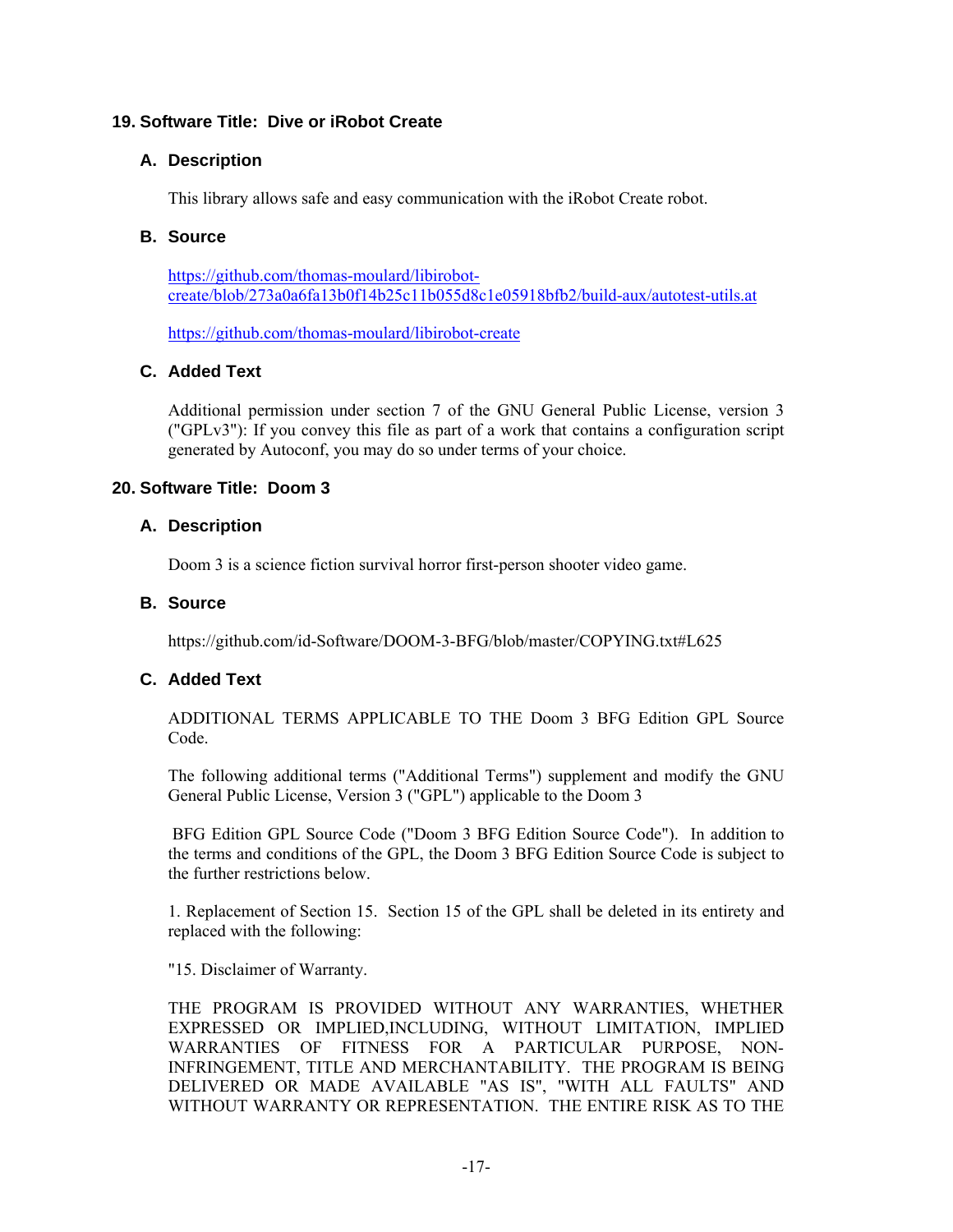QUALITY AND PERFORMANCE OF THE PROGRAM IS WITH YOU. SHOULD THE PROGRAM PROVE DEFECTIVE, YOU ASSUME THE COST OF ALL NECESSARY SERVICING, REPAIR OR CORRECTION."

2. Replacement of Section 16. Section 16 of the GPL shall be deleted in its entirety and replaced with the following:

"16. LIMITATION OF LIABILITY.

UNDER NO CIRCUMSTANCES SHALL ANY COPYRIGHT HOLDER OR ITS AFFILIATES, OR ANY OTHER PARTY WHO MODIFIES AND/OR CONVEYS THE PROGRAM AS PERMITTED ABOVE, BE LIABLE TO YOU, WHETHER IN AN ACTION OF CONTRACT, TORT OR OTHERWISE, FOR ANY DAMAGES OR OTHER LIABILITY, INCLUDING ANY GENERAL, DIRECT, INDIRECT, SPECIAL, INCIDENTAL, CONSEQUENTIAL OR PUNITIVE DAMAGES ARISING FROM, OUT OF OR IN CONNECTION WITH THE USE OR INABILITY TO USE THE PROGRAM OR OTHER DEALINGS WITH THE PROGRAM(INCLUDING BUT NOT LIMITED TO LOSS OF DATA OR DATA BEING RENDERED INACCURATE OR LOSSES SUSTAINED BY YOU OR THIRD PARTIES OR A FAILURE OF THE PROGRAM TO OPERATE WITH ANY OTHER PROGRAMS), WHETHER OR NOT ANY COPYRIGHT HOLDER OR SUCH OTHER PARTY RECEIVES NOTICE OF ANY SUCH DAMAGES AND WHETHER OR NOT SUCH DAMAGES COULD HAVE BEEN FORESEEN."

3. LEGAL NOTICES; NO TRADEMARK LICENSE; ORIGIN. You must reproduce faithfully all trademark, copyright and other proprietary and legal notices on any copies of the Program or any other required author attributions. This license does not grant you rights to use any copyright holder or any other party's name, logo, or trademarks. Neither the name of the copyright holder or its affiliates, or any other party who modifies and/or conveys the Program may be used to endorse or promote products derived from this software without specific prior written permission. The origin of the Program must not be misrepresented; you must not claim that you wrote the original Program. Altered source versions must be plainly marked as such, and must not be misrepresented as being the original Program.

4. INDEMNIFICATION. IF YOU CONVEY A COVERED WORK AND AGREE WITH ANY RECIPIENT OF THAT COVERED WORK THAT YOU WILL ASSUME ANY LIABILITY FOR THAT COVERED WORK, YOU HEREBY AGREE TO INDEMNIFY, DEFEND AND HOLD HARMLESS THE OTHER LICENSORS AND AUTHORS OF THAT COVERED WORK FOR ANY DAMAEGS, DEMANDS, CLAIMS, LOSSES, CAUSES OF ACTION, LAWSUITS, JUDGMENTS EXPENSES (INCLUDING WITHOUT LIMITATION REASONABLE ATTORNEYS' FEES AND EXPENSES) OR ANY OTHER LIABLITY ARISING FROM, RELATED TO OR IN CONNECTION WITH YOUR ASSUMPTIONS OF LIABILITY.

#### **21. Software Title: DroidUPnP**

#### **A. Description**

DroidUPnP is an upnp control point application for android. DroidUPnP discover your home UPnP device, content provider, connected television or any device controllable by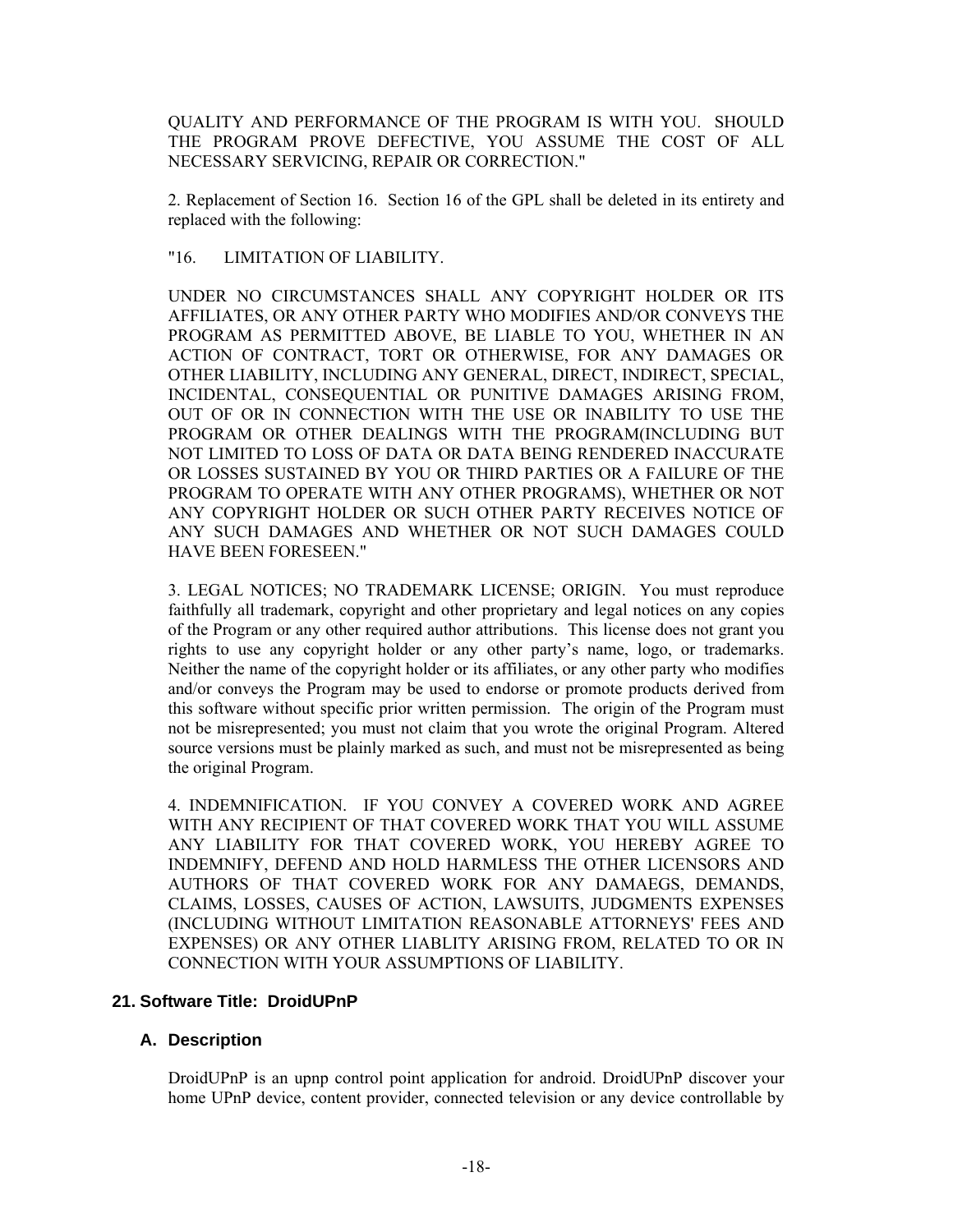UPnP and allow you to control those. It also allow you to share your local content to other UPnP capable device.

### **B. Source**

https://github.com/trishika/DroidUPnP

https://github.com/trishika/DroidUPnP/blob/master/COPYING

# **C. Added Text**

The following additional terms ("Additional Terms") supplement and modify the GNU General Public License, Version 3 ("GPL") applicable to the Doom 3 GPL Source Code ("Doom 3 Source Code"). In addition to the terms and conditions of the GPL, the Doom 3 Source Code is subject to the further restrictions below.

1. Replacement of Section 15. Section 15 of the GPL shall be deleted in its entirety and replaced with the following:

"15. Disclaimer of Warranty.

THE PROGRAM IS PROVIDED WITHOUT ANY WARRANTIES, WHETHER EXPRESSED OR IMPLIED, INCLUDING, WITHOUT LIMITATION, IMPLIED WARRANTIES OF FITNESS FOR A PARTICULAR PURPOSE, NON-INFRINGEMENT, TITLE AND MERCHANTABILITY. THE PROGRAM IS BEING DELIVERED OR MADE AVAILABLE "AS IS", "WITH ALL FAULTS" AND WITHOUT WARRANTY OR REPRESENTATION. THE ENTIRE RISK AS TO THE QUALITY AND PERFORMANCE OF THE PROGRAM IS WITH YOU. SHOULD THE PROGRAM PROVE DEFECTIVE, YOU ASSUME THE COST OF ALL NECESSARY SERVICING, REPAIR OR CORRECTION."

2. Replacement of Section 16. Section 16 of the GPL shall be deleted in its entirety and replaced with the following:

"16. LIMITATION OF LIABILITY.

UNDER NO CIRCUMSTANCES SHALL ANY COPYRIGHT HOLDER OR ITS AFFILIATES, OR ANY OTHER PARTY WHO MODIFIES AND/OR CONVEYS THE PROGRAM AS PERMITTED ABOVE, BE LIABLE TO YOU, WHETHER IN AN ACTION OF CONTRACT, TORT OR OTHERWISE, FOR ANY DAMAGES OR OTHER LIABILITY, INCLUDING ANY GENERAL, DIRECT, INDIRECT, SPECIAL, INCIDENTAL, CONSEQUENTIAL OR PUNITIVE DAMAGES ARISING FROM, OUT OF OR IN CONNECTION WITH THE USE OR INABILITY TO USE THE PROGRAM OR OTHER DEALINGS WITH THE PROGRAM(INCLUDING BUT NOT LIMITED TO LOSS OF DATA OR DATA BEING RENDERED INACCURATE OR LOSSES SUSTAINED BY YOU OR THIRD PARTIES OR A FAILURE OF THE PROGRAM TO OPERATE WITH ANY OTHER PROGRAMS), WHETHER OR NOT ANY COPYRIGHT HOLDER OR SUCH OTHER PARTY RECEIVES NOTICE OF ANY SUCH DAMAGES AND WHETHER OR NOT SUCH DAMAGES COULD HAVE BEEN FORESEEN."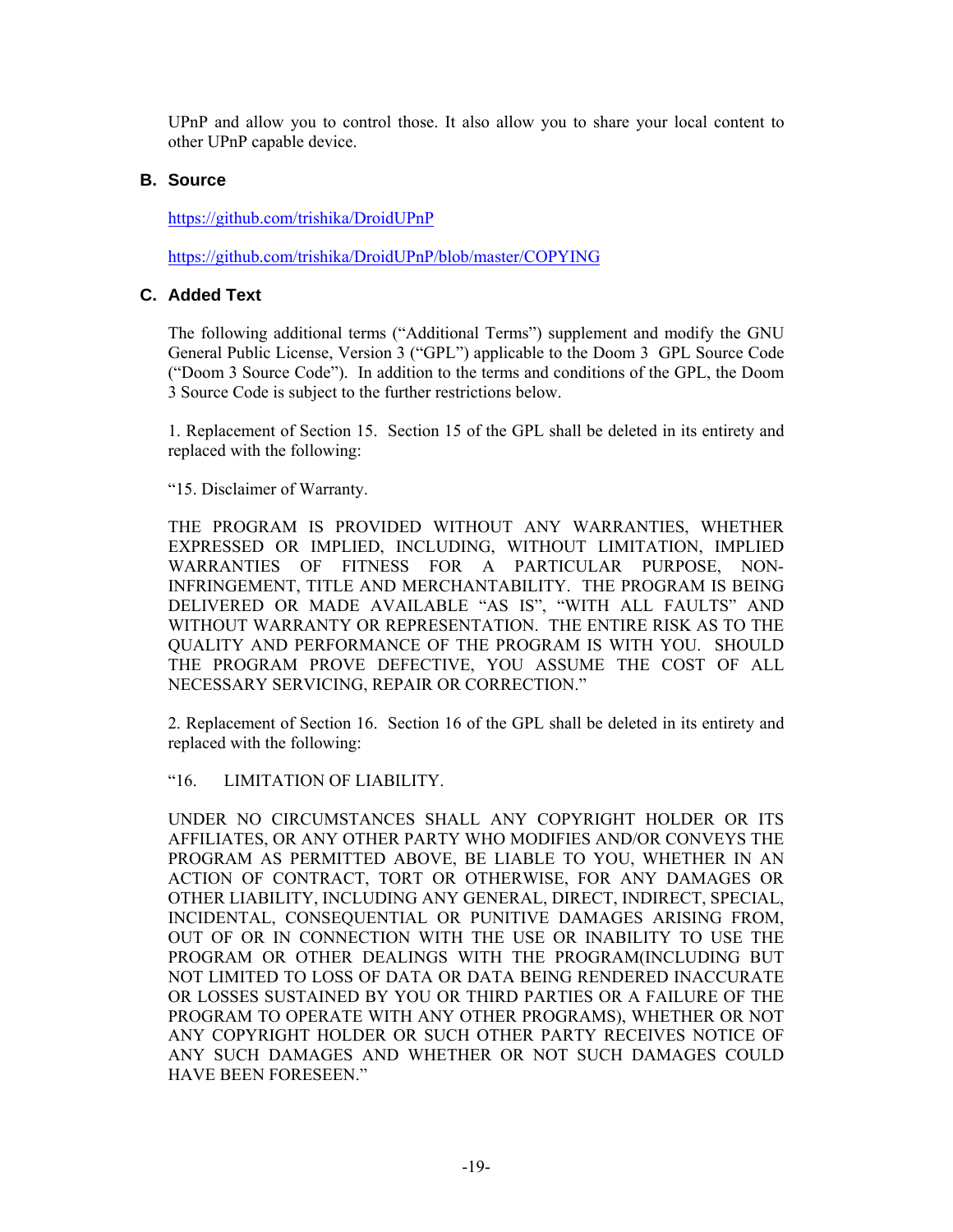3. LEGAL NOTICES; NO TRADEMARK LICENSE; ORIGIN. You must reproduce faithfully all trademark, copyright and other proprietary and legal notices on any copies of the Program or any other required author attributions. This license does not grant you rights to use any copyright holder or any other party's name, logo, or trademarks. Neither the name of the copyright holder or its affiliates, or any other party who modifies and/or conveys the Program may be used to endorse or promote products derived from this software without specific prior written permission. The origin of the Program must not be misrepresented; you must not claim that you wrote the original Program. Altered source versions must be plainly marked as such, and must not be misrepresented as being the original Program.

4. INDEMNIFICATION. IF YOU CONVEY A COVERED WORK AND AGREE WITH ANY RECIPIENT OF THAT COVERED WORK THAT YOU WILL ASSUME ANY LIABILITY FOR THAT COVERED WORK, YOU HEREBY AGREE TO INDEMNIFY, DEFEND AND HOLD HARMLESS THE OTHER LICENSORS AND AUTHORS OF THAT COVERED WORK FOR ANY DAMAEGS, DEMANDS, CLAIMS, LOSSES, CAUSES OF ACTION, LAWSUITS, JUDGMENTS EXPENSES (INCLUDING WITHOUT LIMITATION REASONABLE ATTORNEYS' FEES AND EXPENSES) OR ANY OTHER LIABLITY ARISING FROM, RELATED TO OR IN CONNECTION WITH YOUR ASSUMPTIONS OF LIABILITY.

#### **22. Software Title: ET: Legacy**

#### **A. Description**

Free and open source multiplayer first-person shooter game set during World War II and heavily focused on team work.

#### **B. Source**

https://github.com/etlegacy/etlegacy/blob/master/COPYING.txt

http://www.etlegacy.com/

### **C. Added Text**

ADDITIONAL TERMS APPLICABLE TO THE WOLFENSTEIN: ENEMY TERRITORY GPL SOURCE CODE.

 The following additional terms ("Additional Terms") supplement and modify the GNU General Public License, Version 3 ("GPL") applicable to the Wolfenstein: Enemy Territory GPL Source Code ("Wolf ET Source Code"). In addition to the terms and conditions of the GPL, the Wolf ET Source Code is subject to the further restrictions below.

1. Replacement of Section 15. Section 15 of the GPL shall be deleted in its entirety and replaced with the following:

"15. Disclaimer of Warranty.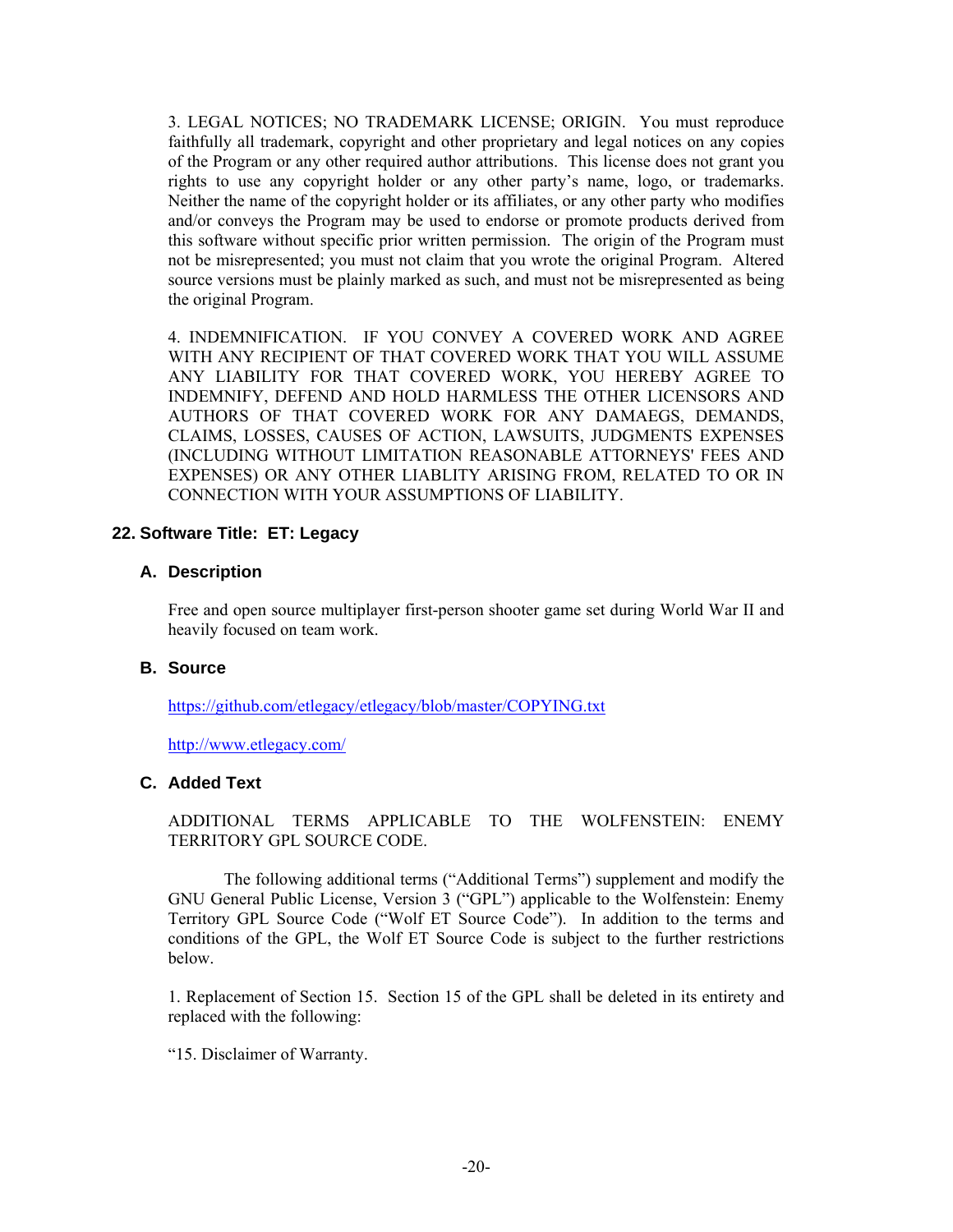THE PROGRAM IS PROVIDED WITHOUT ANY WARRANTIES, WHETHER EXPRESSED OR IMPLIED, INCLUDING, WITHOUT LIMITATION, IMPLIED WARRANTIES OF FITNESS FOR A PARTICULAR PURPOSE, NON-INFRINGEMENT, TITLE AND MERCHANTABILITY. THE PROGRAM IS BEING DELIVERED OR MADE AVAILABLE "AS IS", "WITH ALL FAULTS" AND WITHOUT WARRANTY OR REPRESENTATION. THE ENTIRE RISK AS TO THE QUALITY AND PERFORMANCE OF THE PROGRAM IS WITH YOU. SHOULD THE PROGRAM PROVE DEFECTIVE, YOU ASSUME THE COST OF ALL NECESSARY SERVICING, REPAIR OR CORRECTION."

2. Replacement of Section 16. Section 16 of the GPL shall be deleted in its entirety and replaced with the following:

#### "16. LIMITATION OF LIABILITY.

UNDER NO CIRCUMSTANCES SHALL ANY COPYRIGHT HOLDER OR ITS AFFILIATES, OR ANY OTHER PARTY WHO MODIFIES AND/OR CONVEYS THE PROGRAM AS PERMITTED ABOVE, BE LIABLE TO YOU, WHETHER IN AN ACTION OF CONTRACT, TORT OR OTHERWISE, FOR ANY DAMAGES OR OTHER LIABILITY, INCLUDING ANY GENERAL, DIRECT, INDIRECT, SPECIAL, INCIDENTAL, CONSEQUENTIAL OR PUNITIVE DAMAGES ARISING FROM, OUT OF OR IN CONNECTION WITH THE USE OR INABILITY TO USE THE PROGRAM OR OTHER DEALINGS WITH THE PROGRAM(INCLUDING BUT NOT LIMITED TO LOSS OF DATA OR DATA BEING RENDERED INACCURATE OR LOSSES SUSTAINED BY YOU OR THIRD PARTIES OR A FAILURE OF THE PROGRAM TO OPERATE WITH ANY OTHER PROGRAMS), WHETHER OR NOT ANY COPYRIGHT HOLDER OR SUCH OTHER PARTY RECEIVES NOTICE OF ANY SUCH DAMAGES AND WHETHER OR NOT SUCH DAMAGES COULD HAVE BEEN FORESEEN."

3. LEGAL NOTICES; NO TRADEMARK LICENSE; ORIGIN. You must reproduce faithfully all trademark, copyright and other proprietary and legal notices on any copies of the Program or any other required author attributions. This license does not grant you rights to use any copyright holder or any other party's name, logo, or trademarks. Neither the name of the copyright holder or its affiliates, or any other party who modifies and/or conveys the Program may be used to endorse or promote products derived from this software without specific prior written permission. The origin of the Program must not be misrepresented; you must not claim that you wrote the original Program. Altered source versions must be plainly marked as such, and must not be misrepresented as being the original Program.

4. INDEMNIFICATION. IF YOU CONVEY A COVERED WORK AND AGREE WITH ANY RECIPIENT OF THAT COVERED WORK THAT YOU WILL ASSUME ANY LIABILITY FOR THAT COVERED WORK, YOU HEREBY AGREE TO INDEMNIFY, DEFEND AND HOLD HARMLESS THE OTHER LICENSORS AND AUTHORS OF THAT COVERED WORK FOR ANY DAMAEGS, DEMANDS, CLAIMS, LOSSES, CAUSES OF ACTION, LAWSUITS, JUDGMENTS EXPENSES (INCLUDING WITHOUT LIMITATION REASONABLE ATTORNEYS' FEES AND EXPENSES) OR ANY OTHER LIABLITY ARISING FROM, RELATED TO OR IN CONNECTION WITH YOUR ASSUMPTIONS OF LIABILITY.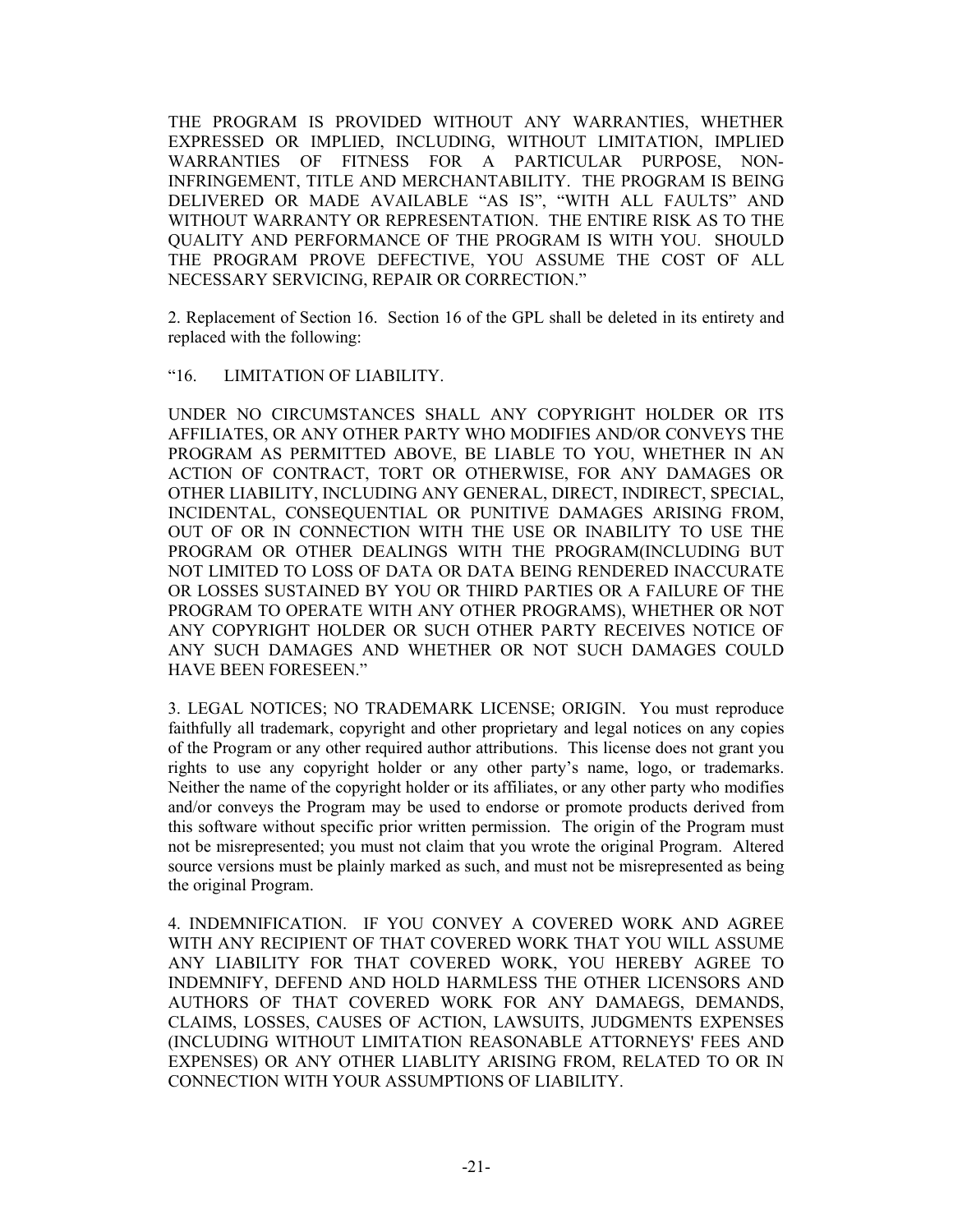# **23. Software Title: Export-Tiff-CMYK**

# **A. Description**

Will find the objects that are named with "cmyk" and convert it into CMYK bitmaps.

# **B. Source**

http://jonata.org/inkscape/export-tiff-cmyk.py

# **C. Added Text**

As additional permission under GNU GPL version 3 section 7, you may distribute nonsource (e.g., minimized or compacted) forms of that code without the copy of the GNU GPL normally required by section 4, provided you include this license notice and a URL through which recipients can access the Corresponding Source.

# **24. Software Title: freeipa**

# **A. Description**

AN UNOFFICIAL MIRROR of FreeIPA, an integrated security information management solution

# **B. Source**

https://github.com/encukou/freeipa/blob/159b681c16366261edd1597524d4697ef507dc4e /daemons/ipa-slapi-plugins/ipa-cldap/ipa\_cldap.c

# **C. Added Text**

Additional permission under GPLv3 section 7:

In the following paragraph, "GPL" means the GNU General Public License, version 3 or any later version, and "Non-GPL Code" means code that is governed neither by the GPL nor a license compatible with the GPL.

You may link the code of this Program with Non-GPL Code and convey linked combinations including the two, provided that such Non-GPL Code only links to the code of this Program through those well defined interfaces identified in the file named EXCEPTION found in the source code files (the "Approved Interfaces"). The files of Non-GPL Code may instantiate templates or use macros or inline functions from the Approved Interfaces without causing the resulting work to be covered by the GPL. Only the copyright holders of this Program may make changes or additions to the list of Approved Interfaces.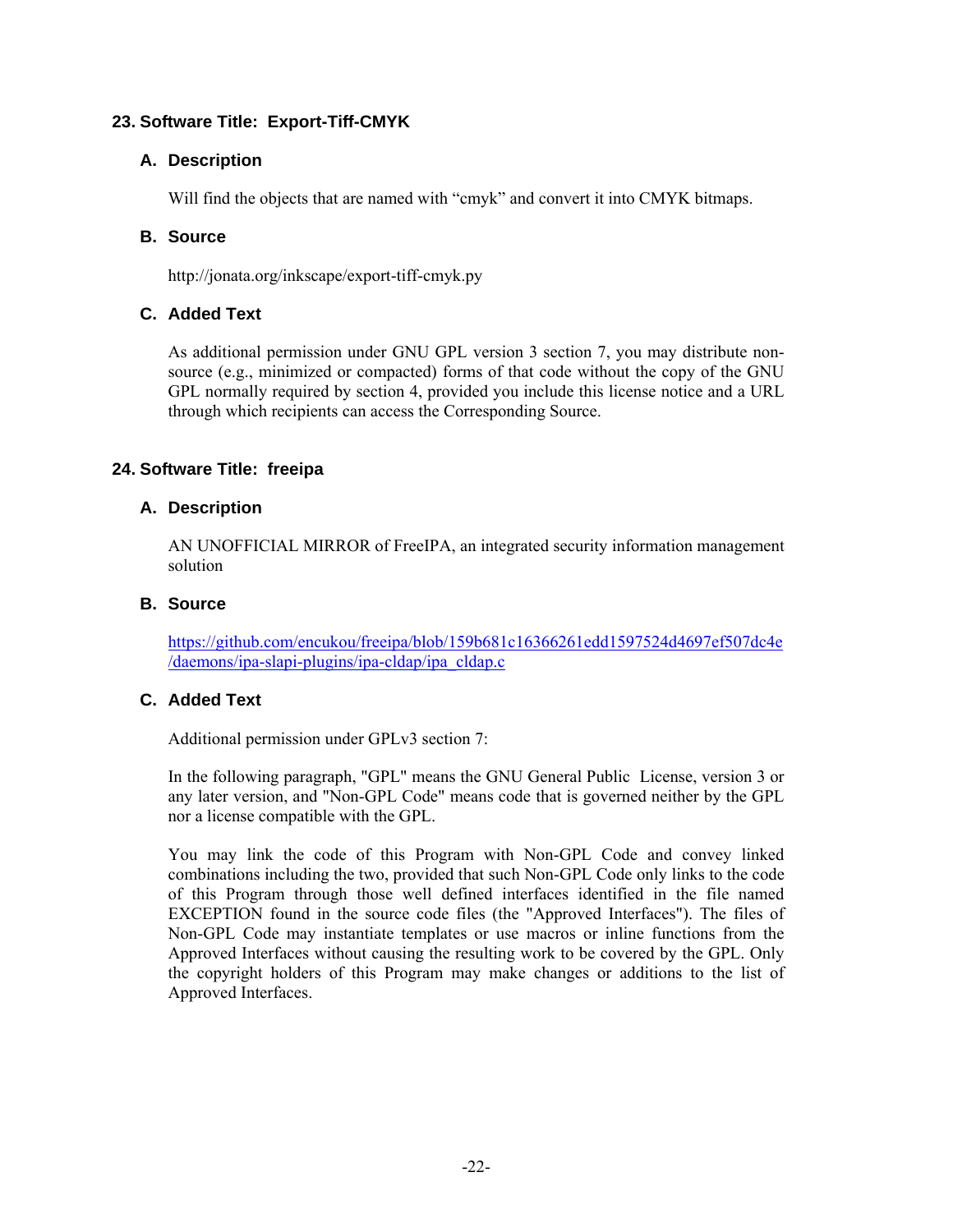### **25. Software Title: froomi**

#### **A. Description**

Froomi is a brand new project designed to make it easier to find relevant web media, be it audio, images or videos. Froomi employs the use of file meta data to provide relevant search results, i.e. EXIF and ID3

### **B. Source**

http://code.google.com/p/froomi/

## **C. Added Text**

Additional Terms as Per section 7

Attribution:

Redistribution/Reuse of this code is permitted under the GNU v3 license, as an additional term ALL code must carry the original Author(s) credit in comment form.

### **26. Software Title: GNU Config**

#### **A. Description**

An executable script designed to aid in developing the GNU Project to be run on a wide number of different computers. It matches the libraries on the user's computer, with those required by the program, just before compiling it from its source code

#### **B. Source**

https://groups.google.com/forum/#!topic/linux.debian.announce.devel/-WENQlU8168

# **C. Added Text**

As a special exception to the GNU General Public License, if you distribute this file as part of a program that contains a configuration script generated by Autoconf, you may include it under the same distribution terms that you use for the rest of that program. This Exception is an additional permission under section 7 of the GNU General Public License, version 3 ("GPLv3").

# **27. Software Title: GNU Wget**

#### **A. Description**

a computer program that retrieves content from web servers, and is part of the GNU Project

#### **B. Source**

http://en.wikipedia.org/wiki/Wget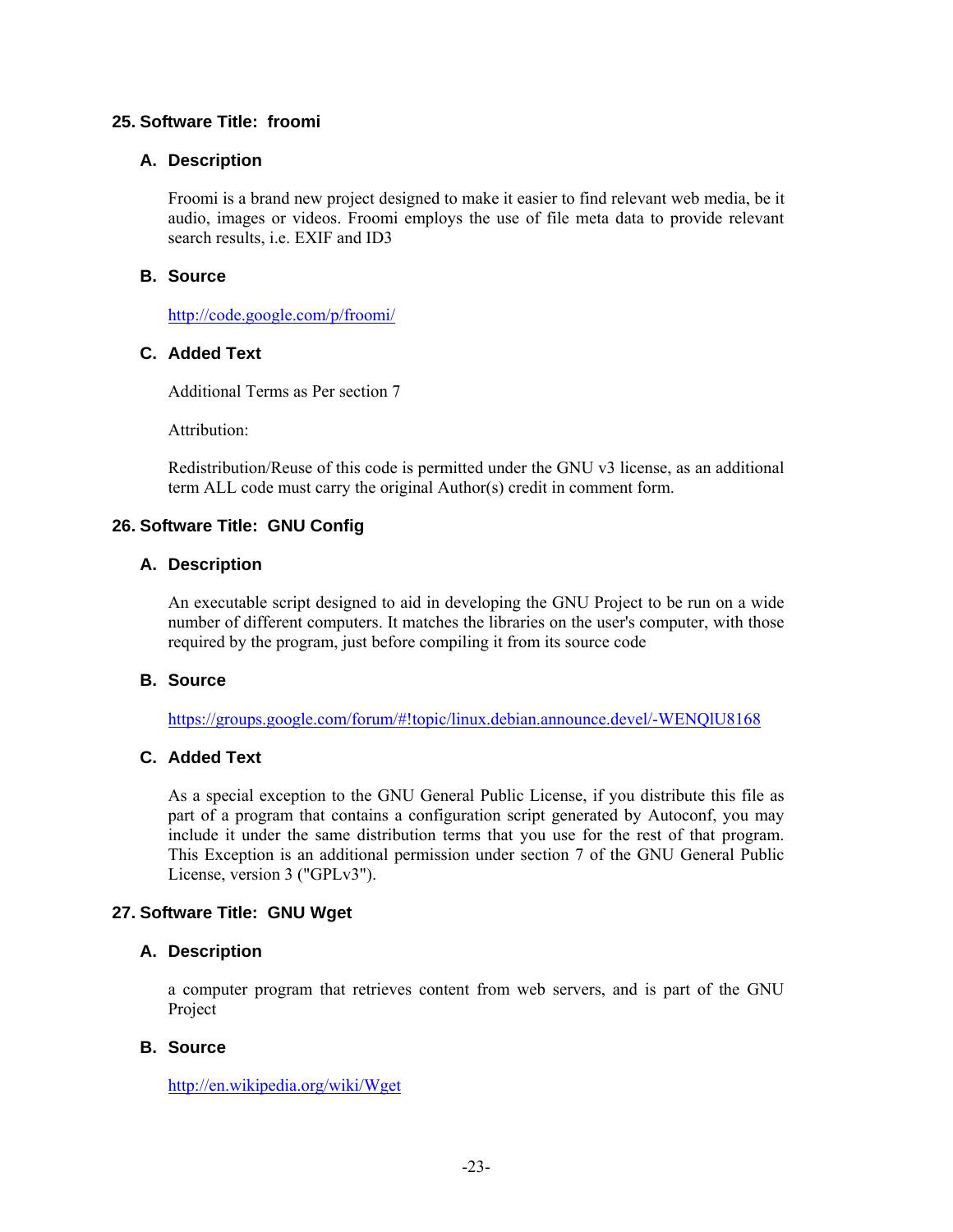# **C. Added Text**

Additional permission under GNU GPL version 3 section 7

If you modify this program, or any covered work, by linking or combining it with the OpenSSL project's OpenSSL library (or a modified version of that library), containing parts covered by the terms of the OpenSSL or SSLeay licenses, the Free Software Foundation grants you additional permission to convey the resulting work. Corresponding Source for a non-source form of such a combination shall include the source code for the parts of OpenSSL used as well as that of the covered work.

## **28. Software Title: Haundrix Chess**

#### **A. Description**

free open source chess program that can be used for playing against your computer and for viewing/editing your PGN files.

#### **B. Source**

http://www.haundrix.com/download/license.html

http://www.haundrix.com/index.html

#### **C. Added Text**

Additional permission clause under GNU GPL version 3 section 7:

You are free to distribute a derivative work that is formed entirely from this program and one or more FLOSS works licensed under one or more of the licenses listed below in section 1, as long as:

1. You obey the GPL in all respects for this program and the derivative work, except for identifiable sections of the derivative work which are not derived from this program, and which can reasonably be considered independent and separate works in themselves,

2. all identifiable sections of the derivative work which are not derived from this program, and which can reasonably be considered independent and separate works in themselves,

1. are distributed subject to one of the FLOSS licenses listed below in section 1, and

 2. the object code or executable form of those sections are accompanied by the complete corresponding machine-readable source code for those sections on the same medium and under the same FLOSS license as the corresponding object code or executable forms of those sections, and

3. the derivative work license also contains a verbatim copy of this clause granting the additional permission set forth hereby.

If the above conditions are not met, then this program may only be copied, modified, distributed or used under the terms and conditions of the GPL version 3.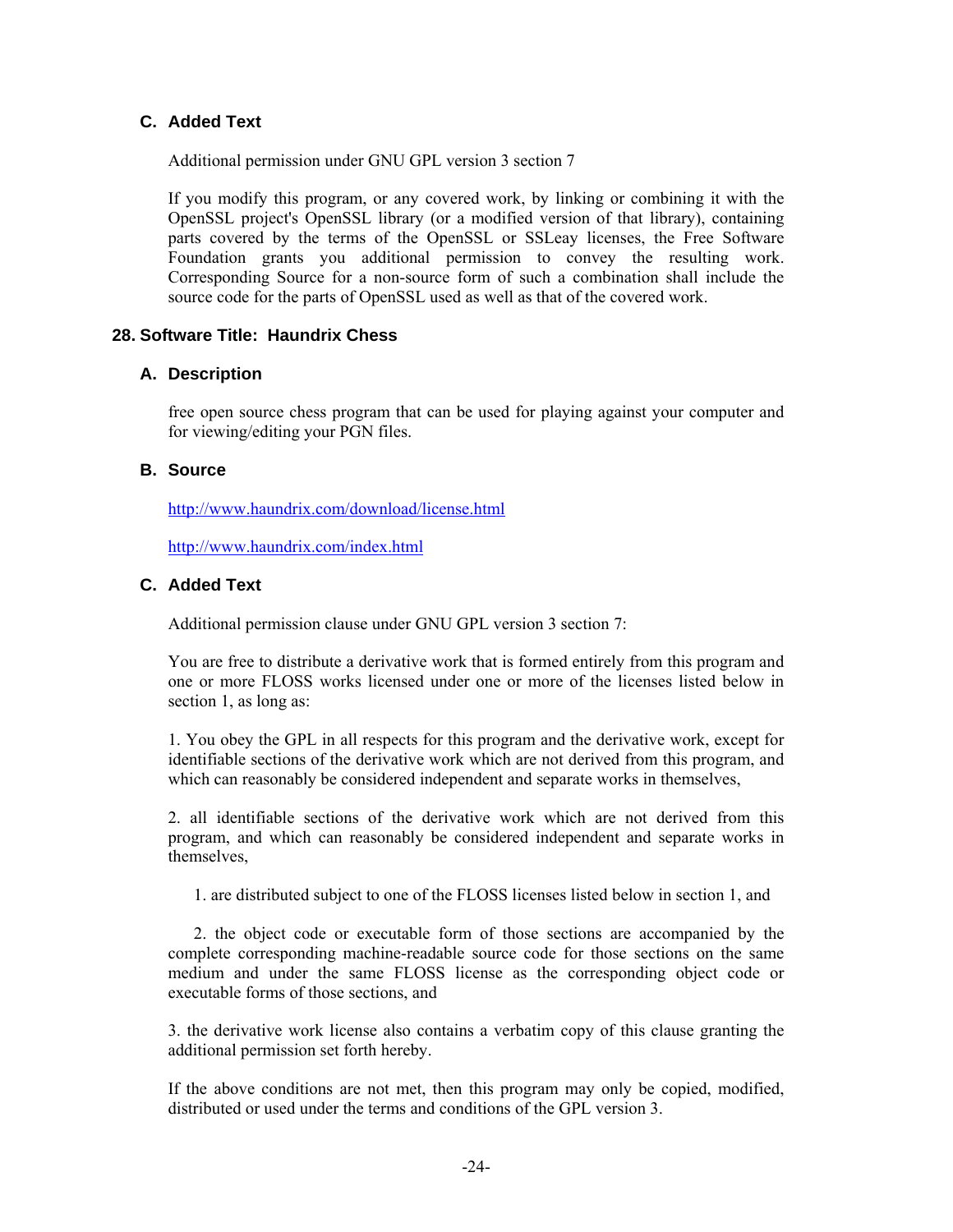### **29. Software Title: Hydrognomon**

### **A. Description**

Hydrognomon is a free software application for the analysis and processing of hydrological data, mainly in the form of time series.

#### **B. Source**

http://itia.ntua.gr/~soulman/hydrognomon/textfiles/License.txt http://itia.ntua.gr/help/misc/hydrognomon/

# **C. Added Text**

Additional permission under GNU GPL version 3 section 7:

If you modify this Program, or any covered work, by linking or combining it with any Delphi Libraries, the licensors of this Program grant you additional permission to treat these Delphi Libraries as System Libraries within the meaning of the GNU GPL version 3 section 1, and therefore exclude them from the Corresponding Source. "Delphi Libraries" means (a) those files, libraries and/or source code that are included in the packaging of Delphi with the intent of being redistributed to the end user; and (b) updates to such files, libraries and/or source code that are provided free of charge to Delphi licensees. "Delphi" means any edition of Borland Delphi 7, Borland Delphi 2005, or any Delphi version later than Borland Delphi 2005 (including CodeGear Delphi 2009 and any later version). Therefore, this provision allows you to link, for example, to versions of the TEEChart library that are distributed with Delphi (or to free updates of such versions), but not to other versions of the TEEChart library.

# **30. Software Title: Hyphenator.js**

#### **A. Description**

Automatically hyphenates texts on websites if either the webdeveloper has included the script on the website or you use it as a bookmarklet on any site.

# **B. Source**

http://code.google.com/p/hyphenator/

#### **C. Added Text**

As additional permission under GNU GPL version 3 section 7, you may distribute nonsource (e.g., minimized or compacted) forms of that code without the copy of the GNU GPL normally required by section 4, provided you include this license notice and a URL through which recipients can access the Corresponding Source.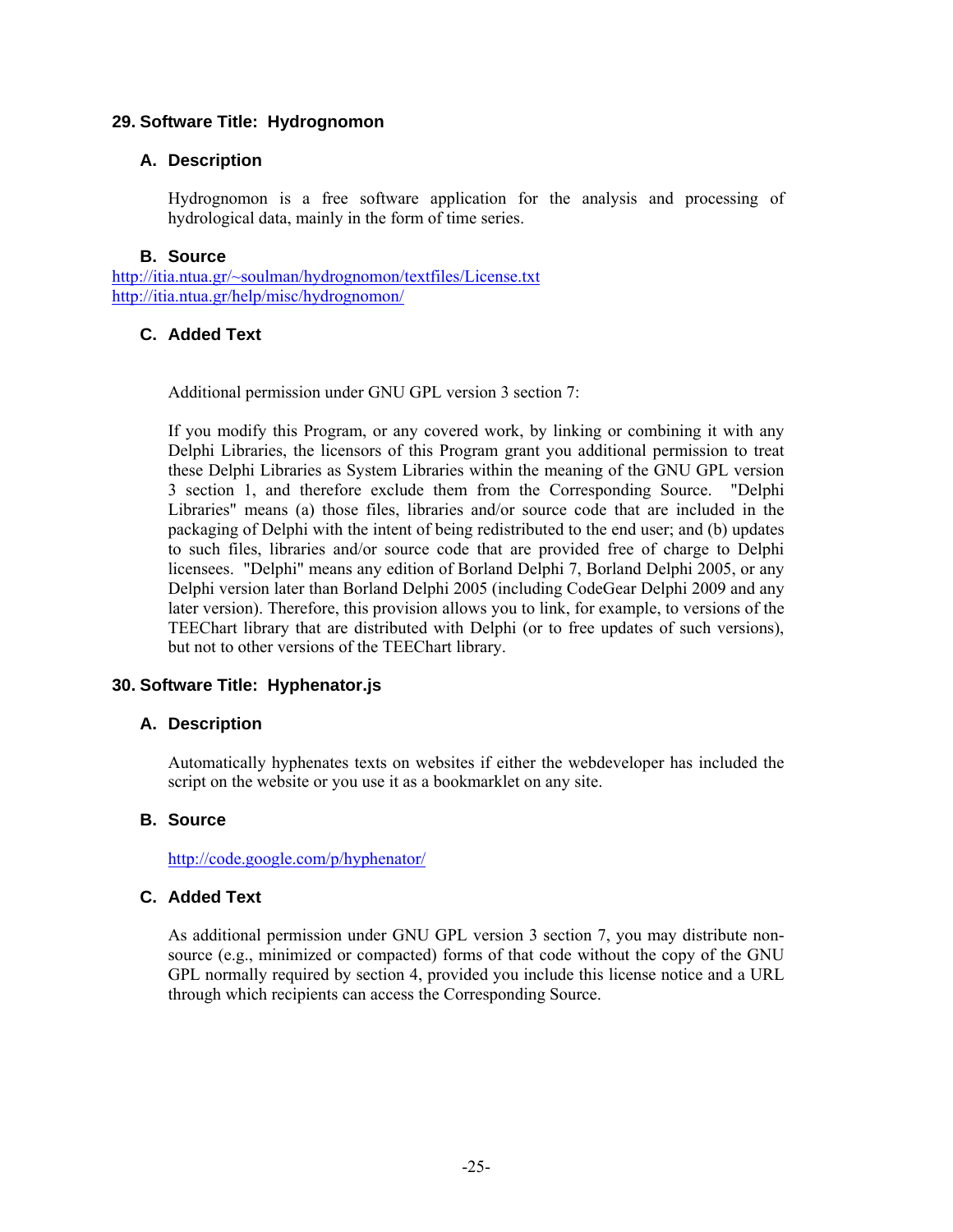### **31. Software Title: isNormalized**

### **A. Description**

A Python script that may be beneficial for those interested in quantum information. This one checks if state "a" is normalized.

### **B. Source**

http://www-personal.umich.edu/~vprusso/code.html

http://www-personal.umich.edu/~vprusso/Code/scripts/linear\_algebra/isNormalized.py

# **C. Added Text**

Additional permission under GNU GPL version 3 section 7

 If you modify this Program, or any covered work, by linking or combining it with PyQuIn (or a modified version of that library), containing parts covered by the terms of GPL3, the licensors of this Program grant you additional permission to convey the resulting work. {Corresponding Source for a non-source form of such a combination shall include the source code for the parts of PyQuIn used as well as that of the covered work.}

## **32. Software Title: isOrthonormal**

#### **A. Description**

A Python script that may be beneficial for those interested in quantum information. This one checks if state "a" is orthonormal to state "b".

#### **B. Source**

http://www-personal.umich.edu/~vprusso/code.html

#### **C. Added Text**

Additional permission under GNU GPL version 3 section 7

 If you modify this Program, or any covered work, by linking or combining it with PyQuIn (or a modified version of that library), containing parts covered by the terms of GPL3, the licensors of this Program grant you additional permission to convey the resulting work. {Corresponding Source for a non-source form of such a combination shall include the source code for the parts of PyQuIn used as well as that of the covered work.}

#### **33. Software Title: Libgomp**

#### **A. Description**

the GNU implementation of the OpenMP Application Programming Interface (API) for multi-platform shared-memory parallel programming in C/C++ and Fortran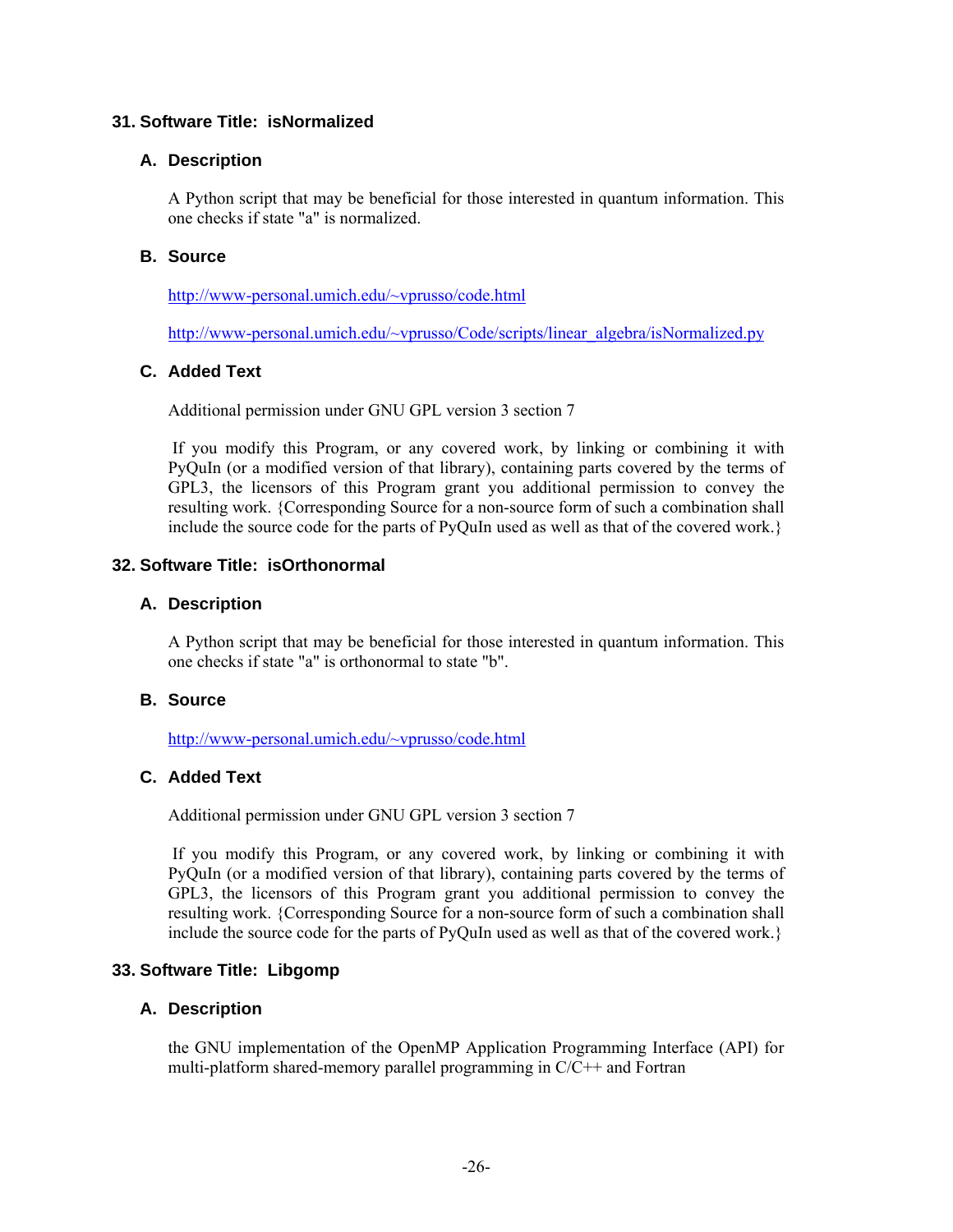### **B. Source**

http://opencores.org/ocsvn/openrisc/openrisc/trunk/gnu-dev/or1k-gcc/libgomp/omp.h.in

http://gcc.gnu.org/onlinedocs/libgomp/index.html#Top

# **C. Added Text**

Under Section 7 of GPL version 3, you are granted additional permissions described in the GCC Runtime Library Exception, version 3.1, as published by the Free Software Foundation.

# **34. Software Title: LibQtLua**

### **A. Description**

The QtLua library aims to make Qt4 applications scriptable using the Lua scripting language.

# **B. Source**

https://github.com/LuaDist/qtlua/blob/c57fc850d8875f51e5684ba78be96f7175d98321/to ols/qtlua/qtlua.cc

### **C. Added Text**

Additional Terms 7.b of GPLv3 applies to this file: Requiring preservation of specified reasonable legal notices or author attributions in that material or in the Appropriate Legal Notices displayed by works containing it

#### **35. Software Title: Mahara**

#### **A. Description**

Mahara is a fully featured electronic portfolio, weblog, resume builder and social networking system, connecting users and creating online communities.

#### **B. Source**

https://wiki.mahara.org/index.php/BasicJSFileTemplates ; http://gitorious.org/mahara

# **C. Added Text**

The JavaScript code in this page is free software: you can redistribute it and/or modify it under the terms of the GNU General Public License (GNU GPL) as published by the Free Software Foundation, either version 3 of the License, or (at your option) any later version. The code is distributed WITHOUT ANY WARRANTY; without even the implied warranty of MERCHANTABILITY or FITNESS FOR A PARTICULAR PURPOSE. See the GNU GPL for more details.

As additional permission under GNU GPL version 3 section 7, you may distribute nonsource (e.g., minimized or compacted) forms of that code without the copy of the GNU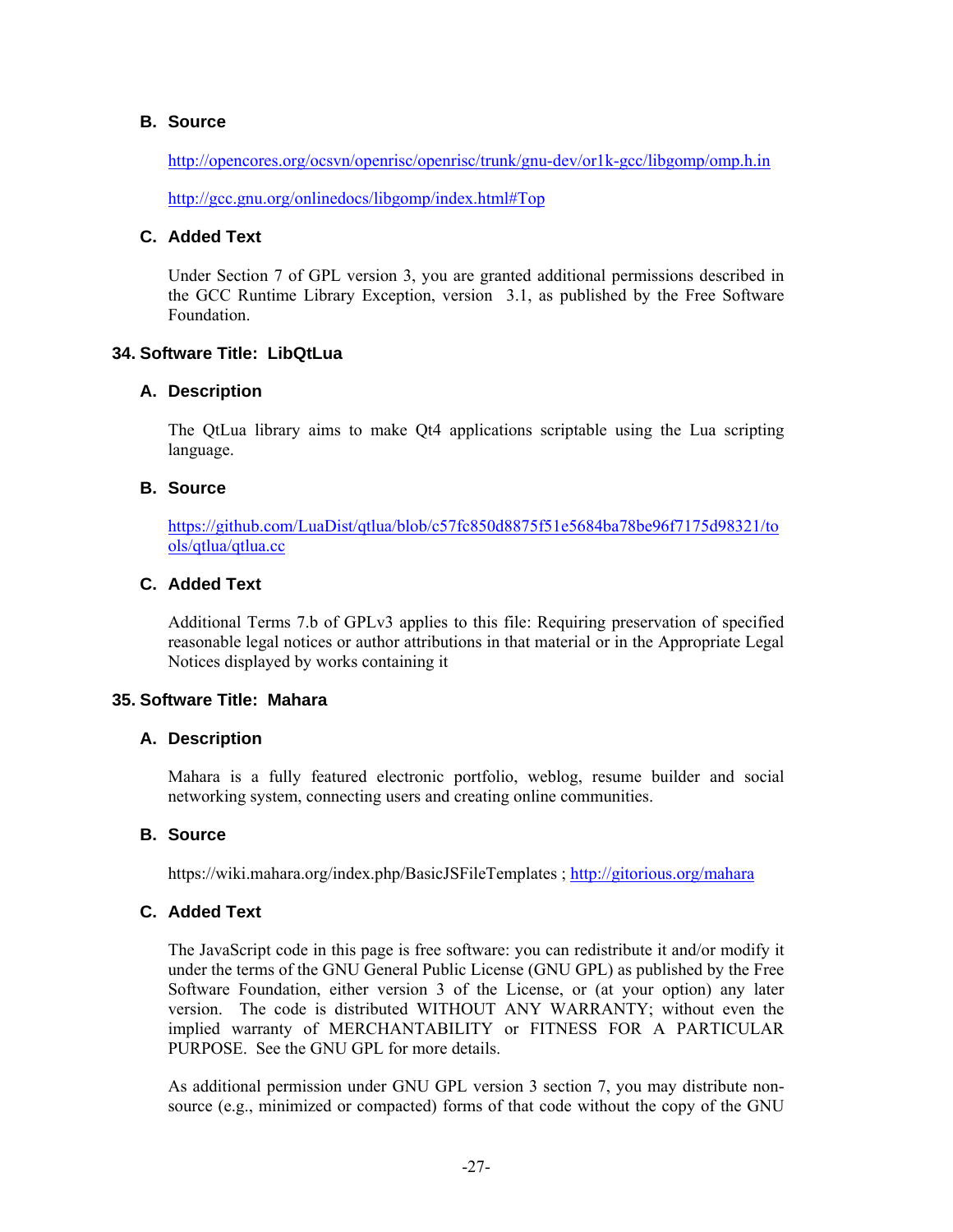GPL normally required by section 4, provided you include this license notice and a URL through which recipients can access the Corresponding Source.

### **36. Software Title: Mastrave**

#### **A. Description**

Mastrave is a free software library written to perform vectorized scientific computing and to be as compatible as possible with both GNU Octave and Matlab computing frameworks, offering general purpose, portable and freely available features for the scientific community. Mastrave is mostly oriented to ease complex modeling tasks such as those typically needed within environmental models, even when involving irregular and heterogeneous data series.

# **B. Source**

http://mastrave.org

http://directory.fsf.org/wiki/Mastrave

## **C. Added Text**

If you modify this Program, or any covered work, by linking or combining it with PHP (or a modified version of PHP), containing parts covered by the terms of PHP's license, the licensors of this Program grant you additional permission to convey the resulting work. Corresponding Source for a non-source form of such a combination shall include the source code for the parts of PHP used as well as that of the covered work.

#### **37. Software Title: MATPOWER**

#### **A. Description**

MATPOWER is a package of MATLAB® M-files for solving power flow and optimal power flow problems. It is intended as a simulation tool for researchers and educators that is easy to use and modify.

#### **B. Source**

http://www.pserc.cornell.edu/matpower/

http://www.pserc.cornell.edu/matpower/LICENSE.txt

# **C. Added Text**

Additional permission under GNU GPL version 3 section 7

 If you modify MATPOWER, or any covered work, to interface with other modules (such as MATLAB code and MEX-files) available in a MATLAB(R) or comparable environment containing parts covered under other licensing terms, the licensors of MATPOWER grant you additional permission to convey the resulting work.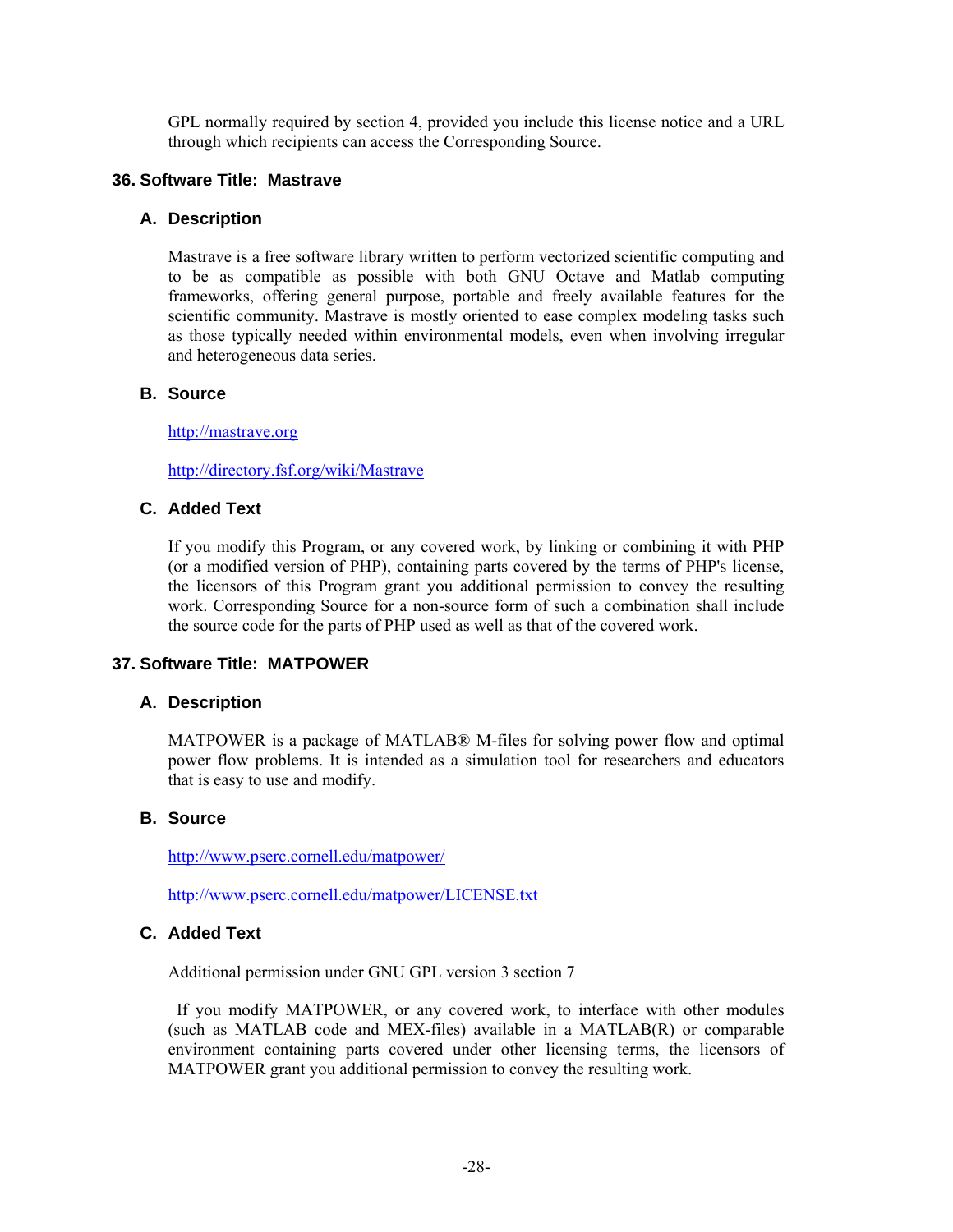### **38. Software Title: Micropolis**

### **A. Description**

Micropolis is one of the oldest and greatest city-building games based on the original code for SimCity.

### **B. Source**

http://sourceforge.net/projects/micropolis.mirror/

http://code.google.com/p/micropolis/wiki/License

# **C. Added Text**

ADDITIONAL TERMS per GNU GPL Section 7

No trademark or publicity rights are granted. This license does NOT give you any right, title or interest in the trademark SimCity or any other Electronic Arts trademark. You may not distribute any modification of this program using the trademark SimCity or claim any affliation or association with Electronic Arts Inc. or its employees.

Any propagation or conveyance of this program must include this copyright notice and these terms.

If you convey this program (or any modifications of it) and assume contractual liability for the program to recipients of it, you agree to indemnify Electronic Arts for any liability that those contractual assumptions impose on Electronic Arts.

You may not misrepresent the origins of this program; modified versions of the program must be marked as such and not identified as the original program.

This disclaimer supplements the one included in the General Public License. TO THE FULLEST EXTENT PERMISSIBLE UNDER APPLICABLE LAW, THIS PROGRAM IS PROVIDED TO YOU "AS IS," WITH ALL FAULTS, WITHOUT WARRANTY OF ANY KIND, AND YOUR USE IS AT YOUR SOLE RISK. THE ENTIRE RISK OF SATISFACTORY QUALITY AND PERFORMANCE RESIDES WITH YOU. ELECTRONIC ARTS DISCLAIMS ANY AND ALL EXPRESS, IMPLIED OR STATUTORY WARRANTIES, INCLUDING IMPLIED WARRANTIES OF MERCHANTABILITY, SATISFACTORY QUALITY, FITNESS FOR A PARTICULAR PURPOSE, NONINFRINGEMENT OF THIRD PARTY RIGHTS, AND WARRANTIES (IF ANY) ARISING FROM A COURSE OF DEALING, USAGE, OR TRADE PRACTICE. ELECTRONIC ARTS DOES NOT WARRANT AGAINST INTERFERENCE WITH YOUR ENJOYMENT OF THE PROGRAM; THAT THE PROGRAM WILL MEET YOUR REQUIREMENTS; THAT OPERATION OF THE PROGRAM WILL BE UNINTERRUPTED OR ERROR-FREE, OR THAT THE PROGRAM WILL BE COMPATIBLE WITH THIRD PARTY SOFTWARE OR THAT ANY ERRORS IN THE PROGRAM WILL BE CORRECTED. NO ORAL OR WRITTEN ADVICE PROVIDED BY ELECTRONIC ARTS OR ANY AUTHORIZED REPRESENTATIVE SHALL CREATE A WARRANTY. SOME JURISDICTIONS DO NOT ALLOW THE EXCLUSION OF OR LIMITATIONS ON IMPLIED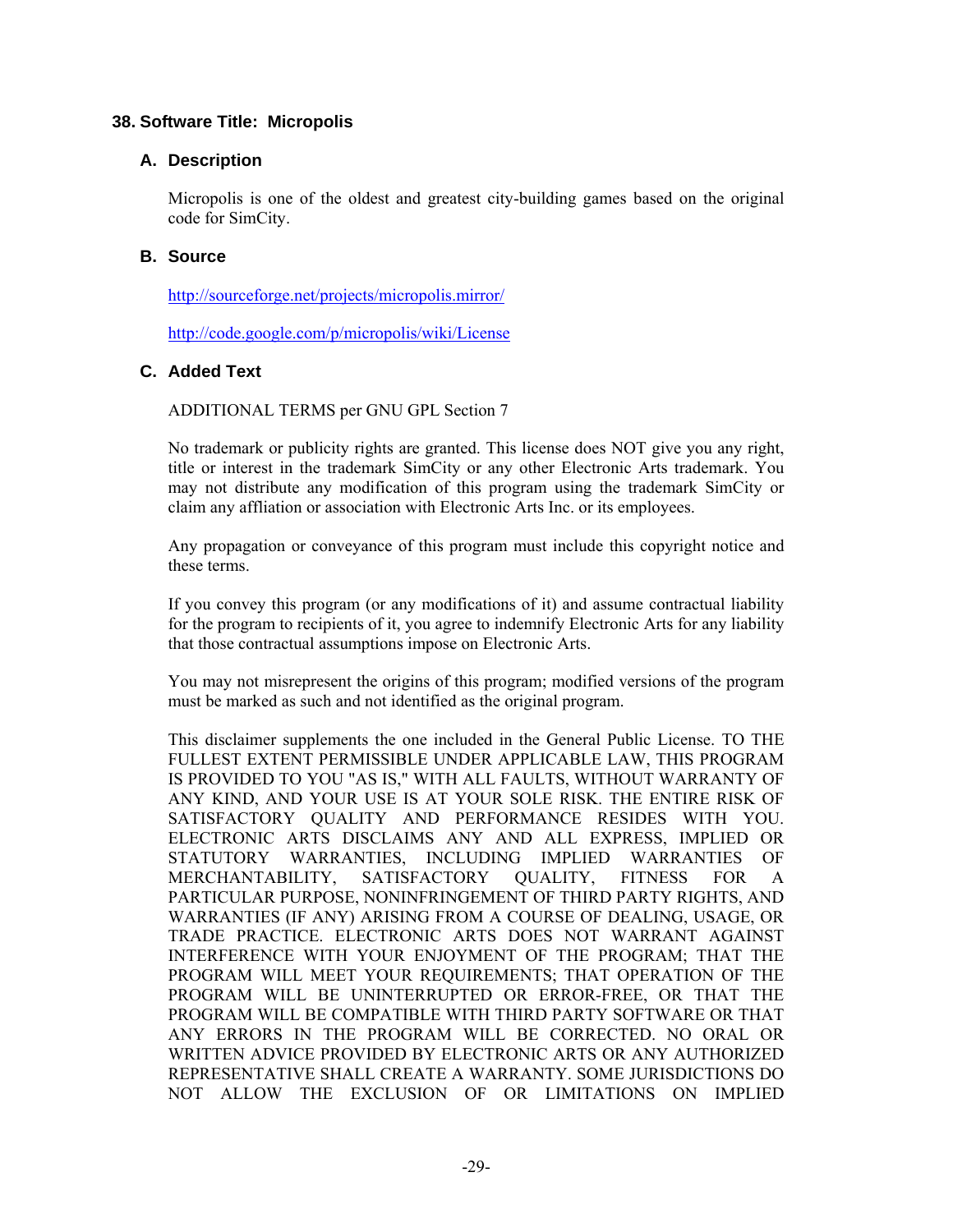WARRANTIES OR THE LIMITATIONS ON THE APPLICABLE STATUTORY RIGHTS OF A CONSUMER, SO SOME OR ALL OF THE ABOVE EXCLUSIONS AND LIMITATIONS MAY NOT APPLY TO YOU.

### **39. Software Title: MyBB**

#### **A. Description**

MyBB is a discussion board that has been around for a while; it has evolved from other bulletin boards into the forum package it is today. Therefore, it is a professional and efficient discussion board, developed by an active team of developers.

### **B. Source**

http://www.mybb.com/about/license

#### **C. Added Text**

NOTE: The text below is actually just the LGPL. I included it so you could see how it is incorporated into those pieces of software that are licensed under the GPLv3 and include this as well.

This version of the GNU Lesser General Public License incorporates the terms and conditions of version 3 of the GNU General Public License, supplemented by the additional permissions listed below.

0. Additional Definitions.

As used herein, "this License" refers to version 3 of the GNU Lesser General Public License, and the "GNU GPL" refers to version 3 of the GNU General Public License.

"The Library" refers to a covered work governed by this License, other than an Application or a Combined Work as defined below.

An "Application" is any work that makes use of an interface provided by the Library, but which is not otherwise based on the Library. Defining a subclass of a class defined by the Library is deemed a mode of using an interface provided by the Library.

A "Combined Work" is a work produced by combining or linking an Application with the Library. The particular version of the Library with which the Combined Work was made is also called the "Linked Version".

The "Minimal Corresponding Source" for a Combined Work means the Corresponding Source for the Combined Work, excluding any source code for portions of the Combined Work that, considered in isolation, are based on the Application, and not on the Linked Version.

The "Corresponding Application Code" for a Combined Work means the object code and/or source code for the Application, including any data and utility programs needed for reproducing the Combined Work from the Application, but excluding the System Libraries of the Combined Work.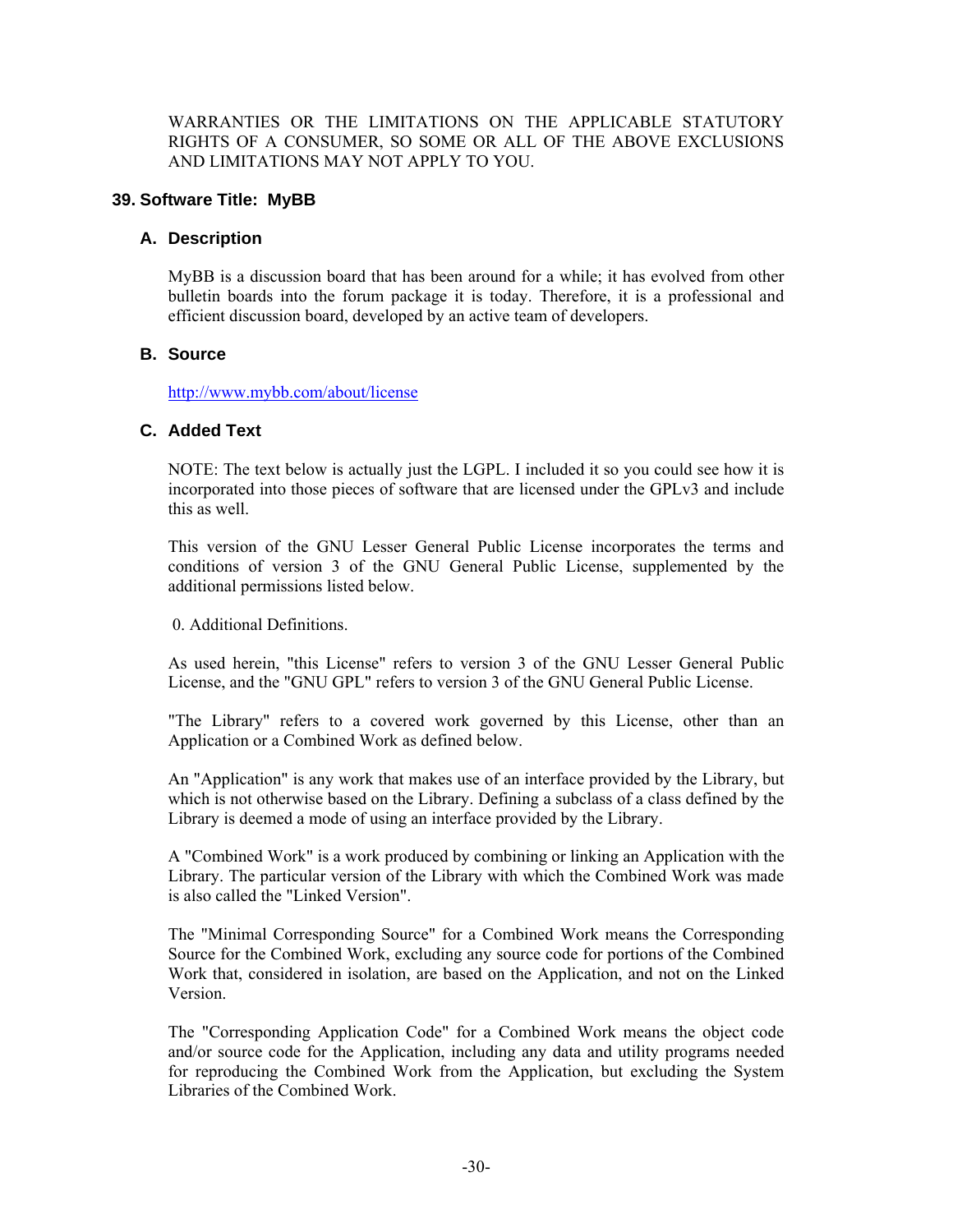1. Exception to Section 3 of the GNU GPL.

You may convey a covered work under sections 3 and 4 of this License without being bound by section 3 of the GNU GPL.

2. Conveying Modified Versions.

If you modify a copy of the Library, and, in your modifications, a facility refers to a function or data to be supplied by an Application that uses the facility (other than as an argument passed when the facility is invoked), then you may convey a copy of the modified version:

 a) under this License, provided that you make a good faith effort to ensure that, in the event an Application does not supply the function or data, the facility still operates, and performs whatever part of its purpose remains meaningful, or

 b) under the GNU GPL, with none of the additional permissions of this License applicable to that copy.

3. Object Code Incorporating Material from Library Header Files.

The object code form of an Application may incorporate material from a header file that is part of the Library. You may convey such object code under terms of your choice, provided that, if the incorporated material is not limited to numerical parameters, data structure layouts and accessors, or small macros, inline functions and templates (ten or fewer lines in length), you do both of the following:

 a) Give prominent notice with each copy of the object code that the Library is used in it and that the Library and its use are covered by this License.

b) Accompany the object code with a copy of the GNU GPL and this license document.

4. Combined Works.

You may convey a Combined Work under terms of your choice that, taken together, effectively do not restrict modification of the portions of the Library contained in the Combined Work and reverse engineering for debugging such modifications, if you also do each of the following:

 a) Give prominent notice with each copy of the Combined Work that the Library is used in it and that the Library and its use are covered by this License.

 b) Accompany the Combined Work with a copy of the GNU GPL and this license document.

 c) For a Combined Work that displays copyright notices during execution, include the copyright notice for the Library among these notices, as well as a reference directing the user to the copies of the GNU GPL and this license document.

d) Do one of the following: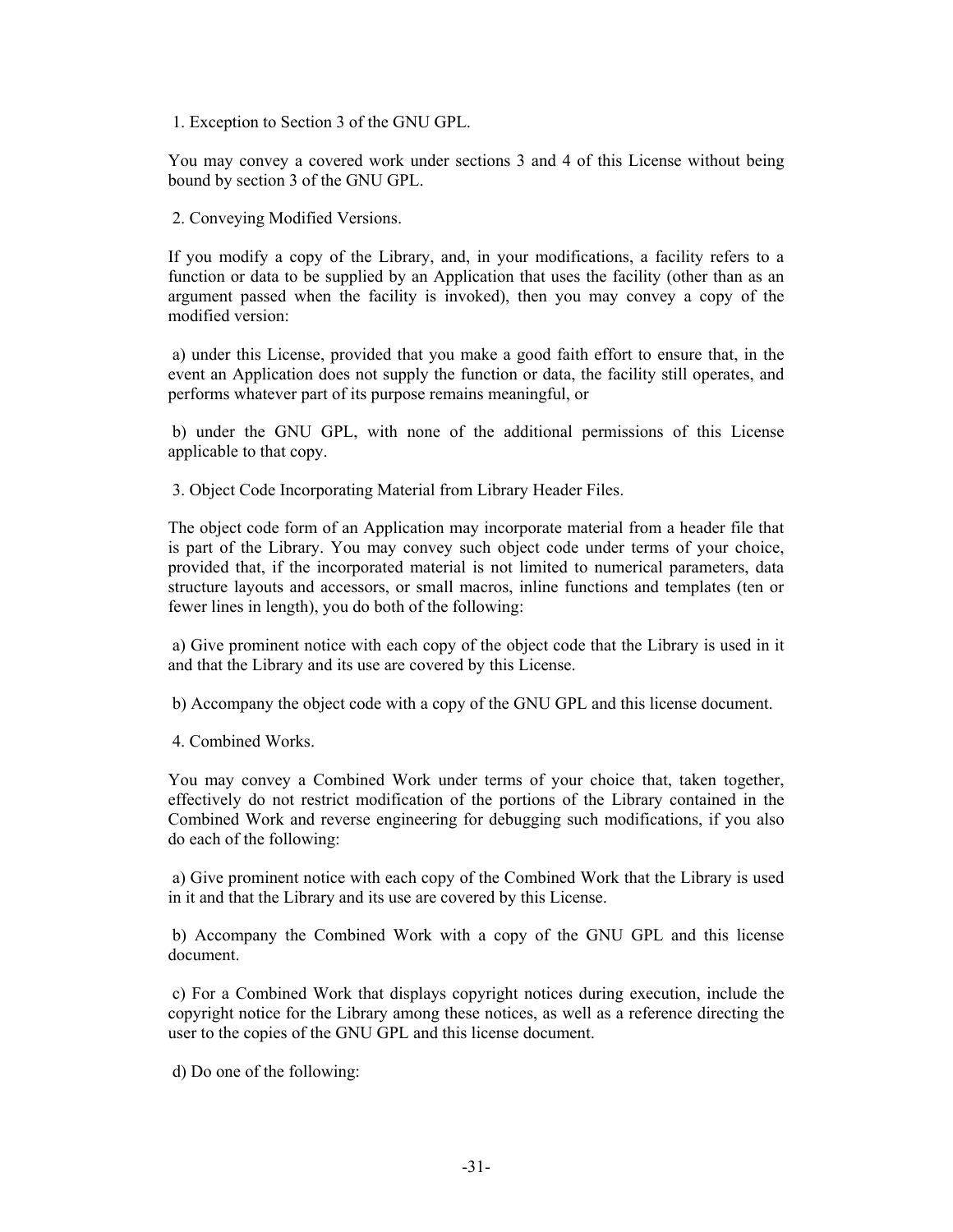0) Convey the Minimal Corresponding Source under the terms of this License, and the Corresponding Application Code in a form suitable for, and under terms that permit, the user to recombine or relink the Application with a modified version of the Linked Version to produce a modified Combined Work, in the manner specified by section 6 of the GNU GPL for conveying Corresponding Source.

 1) Use a suitable shared library mechanism for linking with the Library. A suitable mechanism is one that (a) uses at run time a copy of the Library already present on the user's computer system, and (b) will operate properly with a modified version of the Library that is interface-compatible with the Linked Version.

 e) Provide Installation Information, but only if you would otherwise be required to provide such information under section 6 of the GNU GPL, and only to the extent that such information is necessary to install and execute a modified version of the Combined Work produced by recombining or relinking the Application with a modified version of the Linked Version. (If you use option 4d0, the Installation Information must accompany the Minimal Corresponding Source and Corresponding Application Code. If you use option 4d1, you must provide the Installation Information in the manner specified by section 6 of the GNU GPL for conveying Corresponding Source.)

5. Combined Libraries.

You may place library facilities that are a work based on the Library side by side in a single library together with other library facilities that are not Applications and are not covered by this License, and convey such a combined library under terms of your choice, if you do both of the following:

 a) Accompany the combined library with a copy of the same work based on the Library, uncombined with any other library facilities, conveyed under the terms of this License.

 b) Give prominent notice with the combined library that part of it is a work based on the Library, and explaining where to find the accompanying uncombined form of the same work.

6. Revised Versions of the GNU Lesser General Public License.

The Free Software Foundation may publish revised and/or new versions of the GNU Lesser General Public License from time to time. Such new versions will be similar in spirit to the present version, but may differ in detail to address new problems or concerns.

Each version is given a distinguishing version number. If the Library as you received it specifies that a certain numbered version of the GNU Lesser General Public License "or any later version" applies to it, you have the option of following the terms and conditions either of that published version or of any later version published by the Free Software Foundation. If the Library as you received it does not specify a version number of the GNU Lesser General Public License, you may choose any version of the GNU Lesser General Public License ever published by the Free Software Foundation.

If the Library as you received it specifies that a proxy can decide whether future versions of the GNU Lesser General Public License shall apply, that proxy's public statement of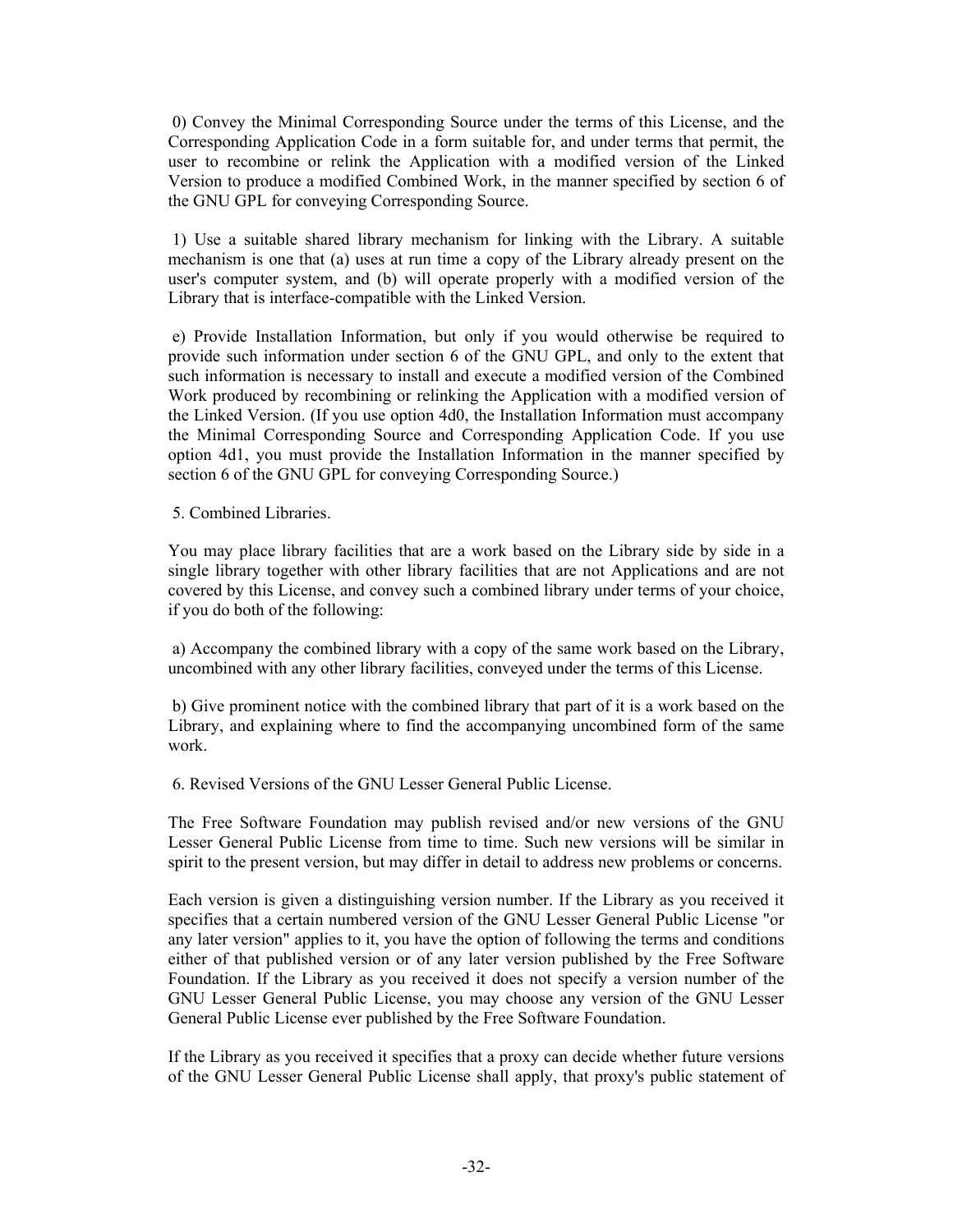acceptance of any version is permanent authorization for you to choose that version for the Library.

### **40. Software Title: NovaCraft**

#### **A. Description**

Client side modding API for the game minecraft

### **B. Source**

https://github.com/NovaCraft/NovaCraft/blob/7e544c9939db105b9303760ec614f88cd03 f64cb/minecraft/info/plugmania/novacraft/event/gui/Render3DOverlayEvent.java

https://github.com/NovaCraft/NovaCraft

### **C. Added Text**

Additional permission is granted, as an exception allowed under section 7 of the GNU GPLv3 to allow the inclusion of modified versions of source code derived from the decompilation of Minecraft as if they were covered by the licence. You are completely free to remove this exception, however, it will mean you are unable to convey the modifications to Minecraft files (the modifications are under the GNU GPLv3) within the files they modify unless you use a similar exception yourself.

### **41. Software Title: OpenBlueDragon (OpenBD)**

#### **A. Description**

Develop, debug and deploy your CFML applications from one cross-platform application

#### **B. Source**

#### http://openbd.org/licence/

# **C. Added Text**

Additional permission under GNU GPL version 3 section 7 If you modify this Program, or any covered work, by linking or combining it with any of the JARS listed in the README.txt (or a modified version of (that library), containing parts covered by the terms of that JAR, the licensors of this Program grant you additional permission to convey the resulting work

#### **42. Software Title: openHAB**

#### **A. Description**

openHAB brings together different bus systems, hardware devices and interface protocols by dedicated bindings. These bindings send and receive commands and status updates on the openHAB event bus.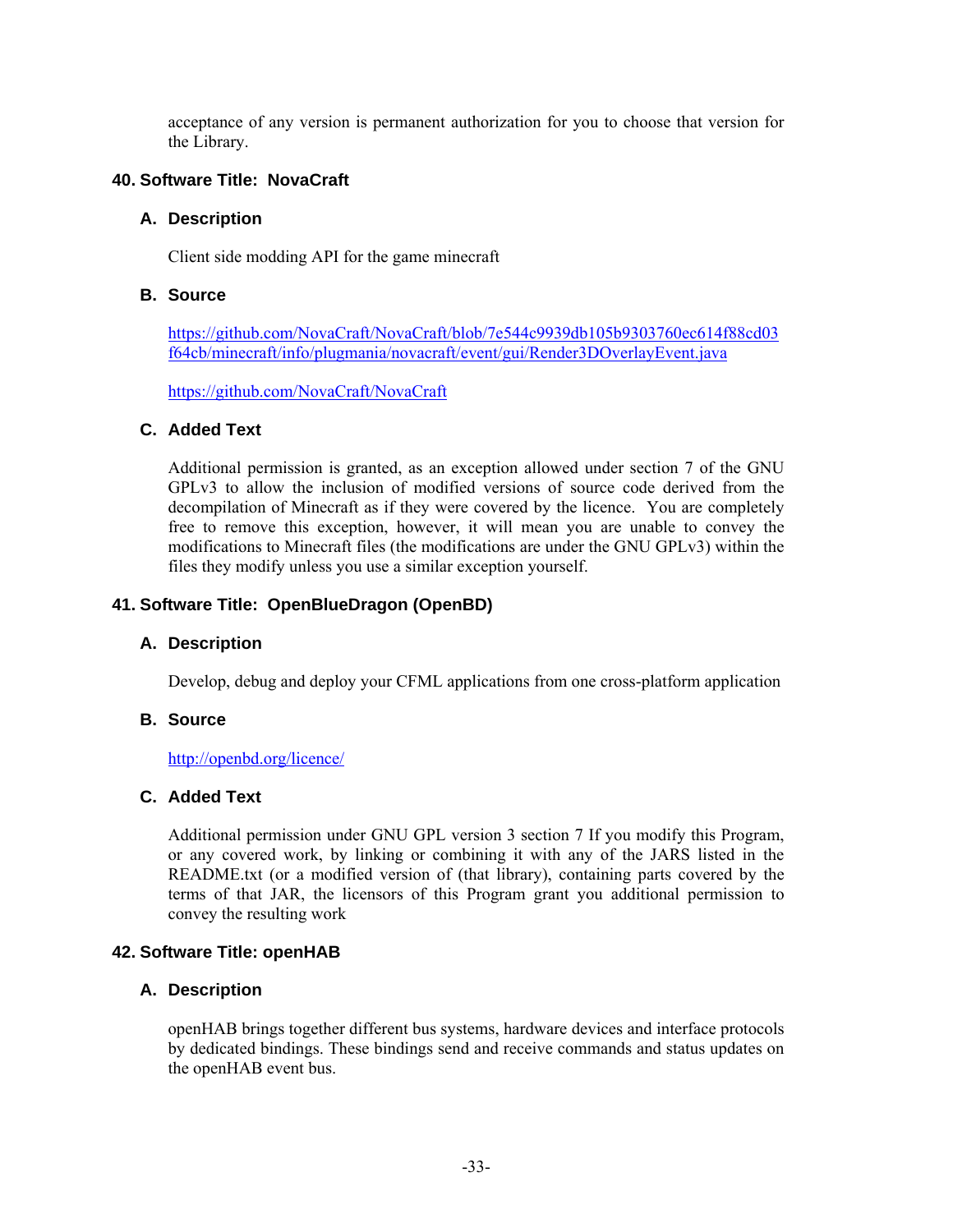### **B. Source**

http://openhab.googlecode.com/hg/bundles/config/core/src/main/java/org/openhab/config /core/ConfigConstants.java?r=10b2f979112f0a388afc771fde1f8ef965674f92

http://code.google.com/p/openhab/

# **C. Added Text**

Additional permission under GNU GPL version 3 section 7:

If you modify this Program, or any covered work, by linking or combining it with Eclipse (or a modified version of that library), containing parts covered by the terms of the Eclipse Public License (EPL), the licensors of this Program grant you additional permission to convey the resulting work."

#### **43. Software Title: OpenRocket**

#### **A. Description**

OpenRocket is a free, fully featured model rocket simulator that allows you to design and simulate your rockets before actually building and flying them

## **B. Source**

http://openrocket.sourceforge.net/license.html

### **C. Added Text**

Additional permission under GNU GPL version 3 section 7:

The licensors grant additional permission to package this Program, or any covered work, along with any non-compilable data files (such as thrust curves or component databases) and convey the resulting work.

#### **44. Software Title: RAT (Release Audit Tool)**

#### **A. Description**

a release auditing tool good with licenses, coded in Java with plugins for Ant and Maven

#### **B. Source**

http://commons.apache.org/proper/commons-daemon/rat-report.html

### **C. Added Text**

As a special exception to the GNU General Public License, if you distribute this file as part of a program that contains a configuration script generated by Autoconf, you may include it under the same distribution terms that you use for the rest of that program. This Exception is an additional permission under section 7 of the GNU General Public License, version 3 ("GPLv3").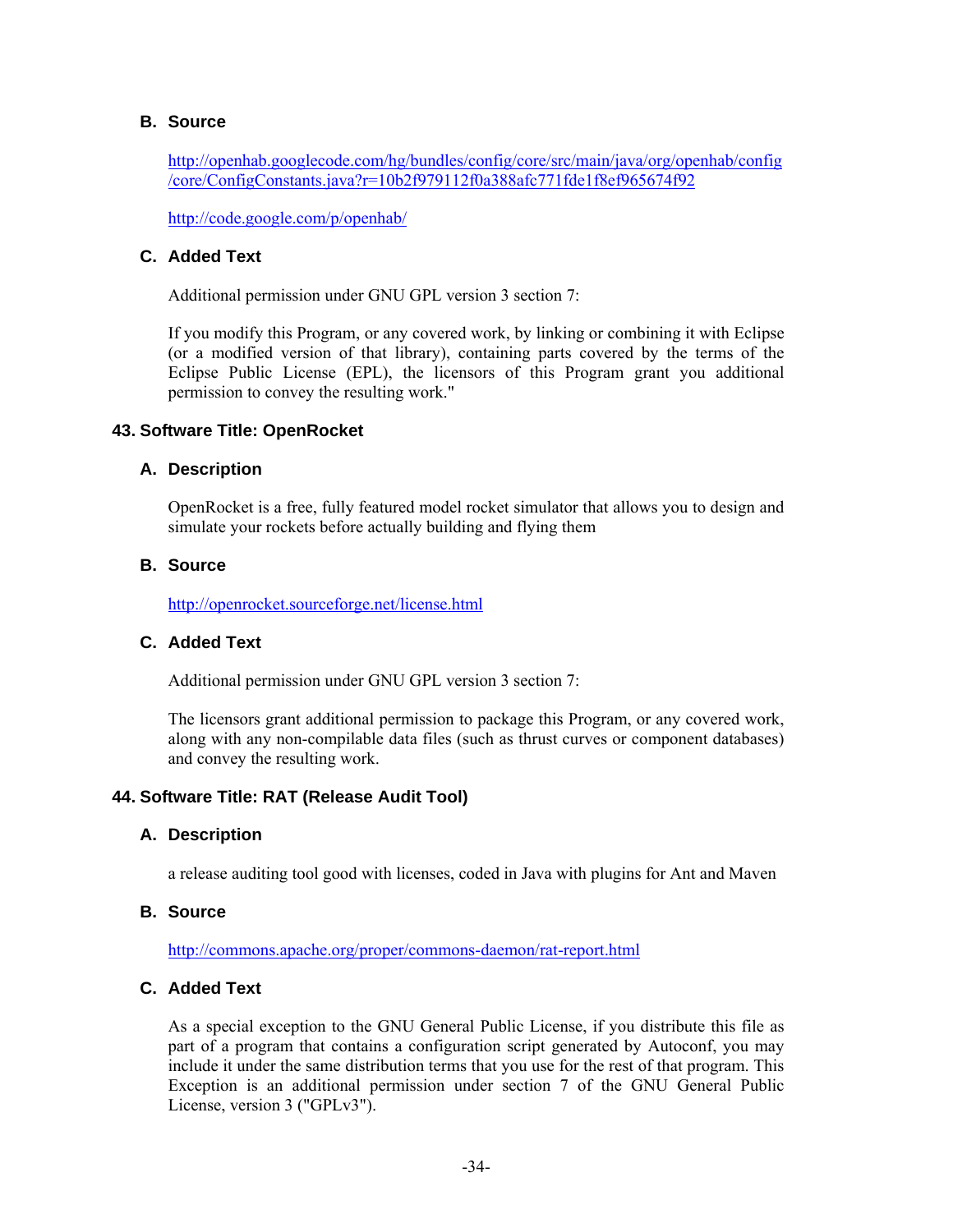### **45. Software Title: RealDB**

### **A. Description**

RealDB is a specialized solution that capitalizes on the unique attributes of the data stream storage problem to maintain maximum reliability in an unstable environment while significantly reducing overhead from indexing, space allocation, and inter-process communication when compared to a traditional RDBMS-based solution.

# **B. Source**

http://gillius.org/realdb/

### **C. Added Text**

Additional permission under GNU GPL version 3 section 7

If you modify this Program, or any covered work, by linking or combining it with JUnit (or a modified version of that library), containing parts covered by the terms of Common Public License, 1.0, the licensors of this Program grant you additional permission to convey the resulting work.

### **46. Software Title: RTMaps**

#### **A. Description**

A rapid and modular environment for your real-time applications RTMaps 4 is an asynchronous high performance platform designed to face and win multisensor challenges and to allow engineers and researchers to take an advantage of an efficient and easy-to-use framework for fast and robust developments

### **B. Source**

http://www.intempora.com/licenses/copyright\_libgcc.txt

# **C. Added Text**

This GCC Runtime Library Exception ("Exception") is an additional permission under section 7 of the GNU General Public License, version 3 ("GPLv3"). It applies to a given file (the "Runtime Library") that bears a notice placed by the copyright holder of the file stating that the file is governed by GPLv3 along with this Exception.

When you use GCC to compile a program, GCC may combine portions of certain GCC header files and runtime libraries with the compiled program. The purpose of this Exception is to allow compilation of non-GPL (including proprietary) programs to use, in this way, the header files and runtime libraries covered by this Exception.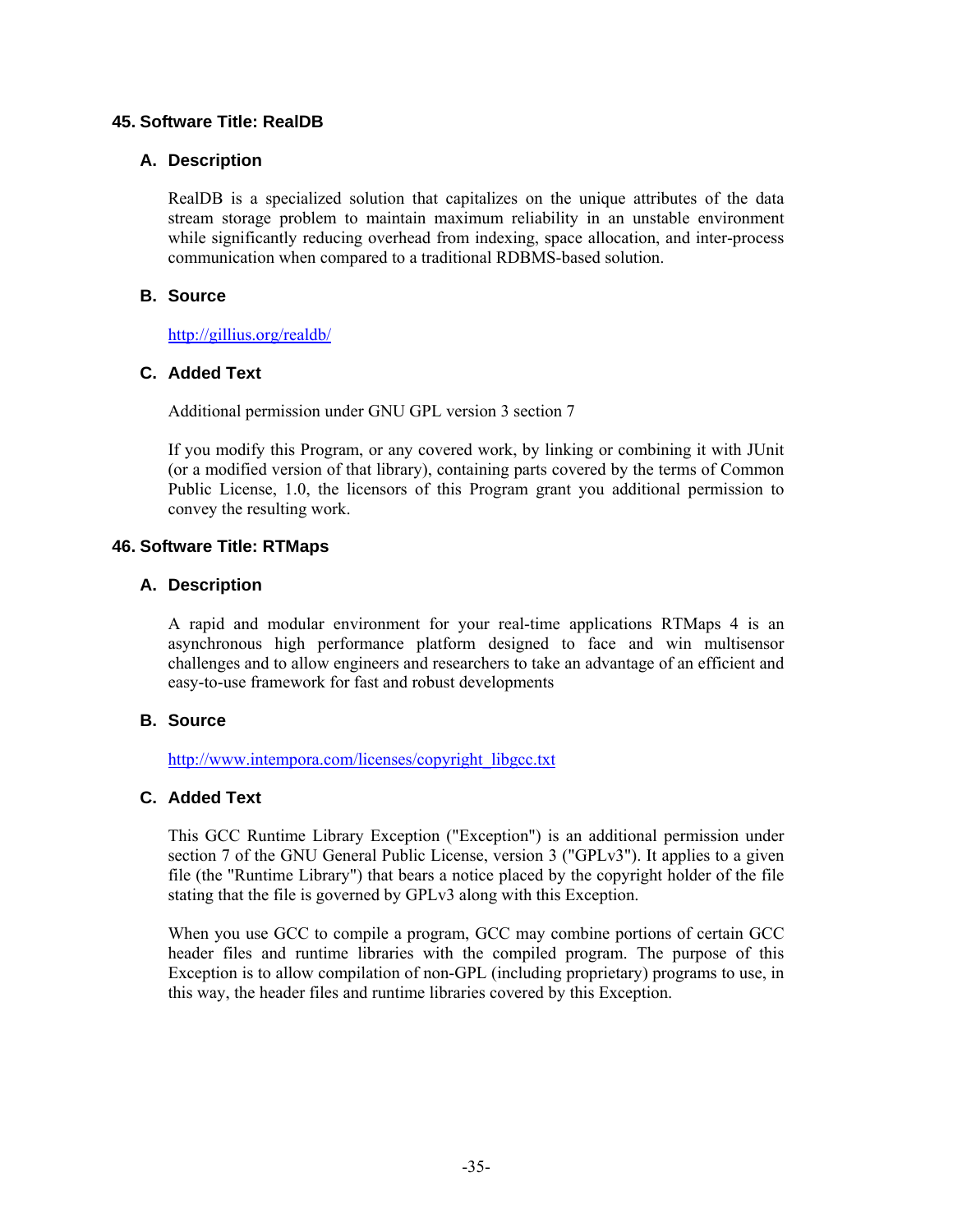# **47. Software Title: Sencha ExtJS 4**

### **A. Description**

Sencha Ext JS is the industry's most powerful desktop application development platform with unparalleled cross-browser compatibility, advanced MVC architecture, plugin-free charting, and modern UI widgets

### **B. Source**

https://github.com/rodrigopmatias/Open-ExtJS/blob/master/license.txt

http://www.sencha.com/legal/open-source-faq/open-source-license-exception-forapplications/

### **C. Added Text**

Terms and Conditions

**Definitions** 

■Terms used, but not defined, herein shall have the meaning provided in the GPL.

■"Library" means Ext JS, Sencha Touch or Sencha GXT, for which this exception is applicable.

■"Derivative Work" means derivative works as defined by US copyright law.

Additional Grants

As a special exception to the terms and conditions of version 3.0 of the GPL:

You are free to distribute a Derivative Work that is formed entirely from the Library and one or more works (each, a "FLOSS Work") licensed under one or more of the licenses listed below in section 5, as long as:

■You obey the GPL in all respects for the Library and the Derivative Work, except for identifiable sections of the Derivative Work which are not derived from the Library, and which can reasonably be considered independent and separate works in themselves

■All identifiable sections of the Derivative Work which are not derived from the Library, and which can reasonably be considered independent and separate works in themselves, are distributed subject to one of the FLOSS licenses listed below, and

■The object code or executable form of those sections are accompanied by the complete corresponding machine-readable source code for those sections on the same medium and under the same FLOSS license as the corresponding object code or executable forms of those sections, and

■Any works which are aggregated with the Library or with a Derivative Work on a volume of a storage or distribution medium in accordance with the GPL, can reasonably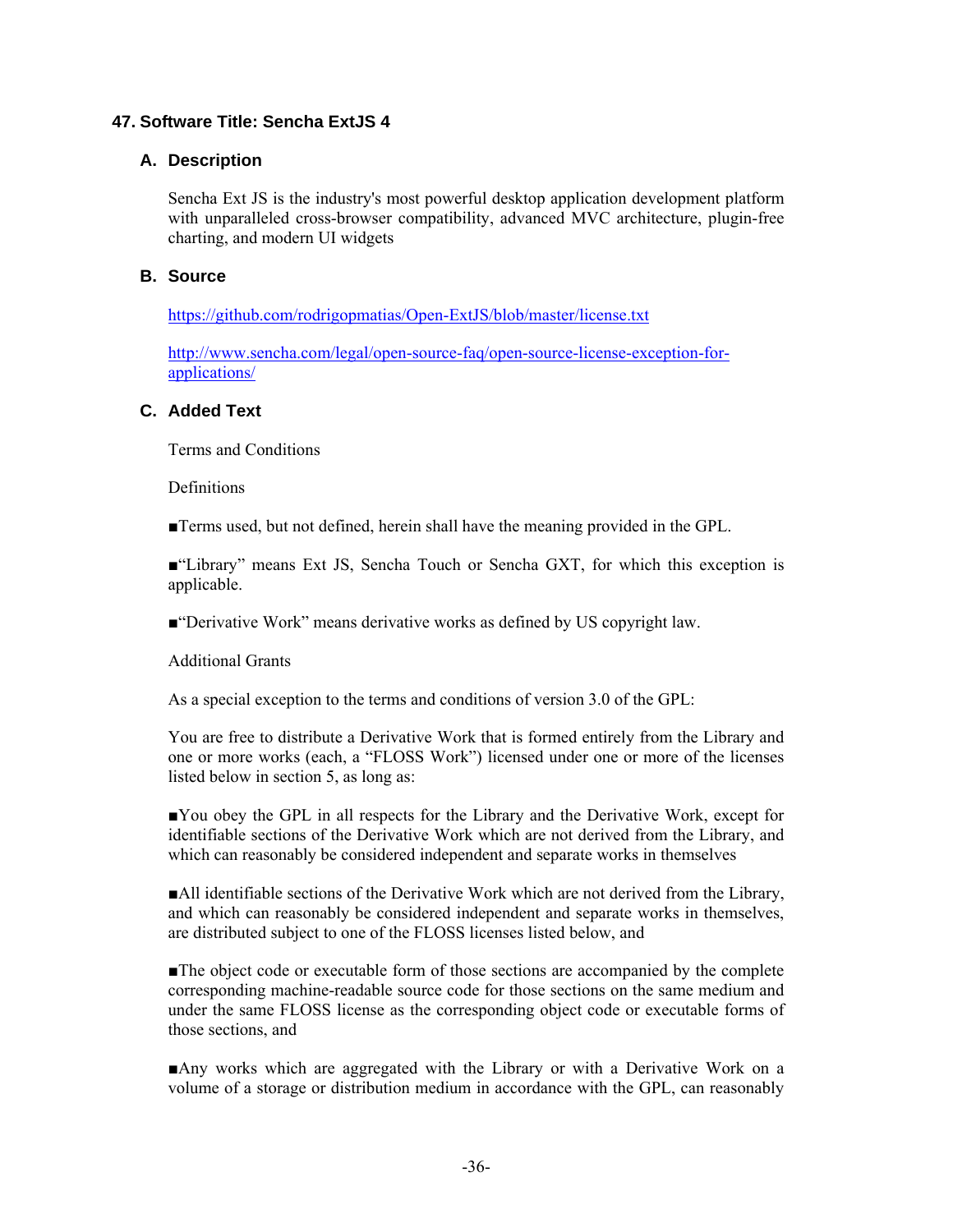be considered independent and separate works in themselves which are not derivatives of either the Library, a Derivative Work or a FLOSS Work.

■The Derivative Work can reasonably be considered independent and separate work that is intended for use by end-users and not as a library for software development purposes.

#### Applicability

This exception applies to Ext JS version 2.2 or later, Sencha Touch 1.0 or later and Sencha GXT version 1.0 or later released under the GPL that contain a conspicuous notice with the Derivative Work and conspicuously posted online near any download location, saying that Derivative Works built using the Library may be distributed under the terms of this Exception and that the included Library is subject to the terms of the GPL v3.

This Exception can in no way be considered to grant rights to use or distribute the Library under any license other than the GPL v3.

Termination

If you fail to comply with any of the terms in this Exception then all rights granted to you herein are void and your rights immediately revert back to those granted in the GPL v3."

#### **48. Software Title: SobiPro**

#### **A. Description**

SobiPro is a sophisticated, very extensible, highly configurable and powerful multidirectory component with content construction support for the award winning content management system Joomla.

### **B. Source**

http://sobipro.sigsiu.net/licenses

### **C. Added Text**

Additional Terms according section 7 of GNU/GPL V3:

These additional terms refer to SobiPro and its applications (hereinafter referred to as Software) and any updates to Software.

"Sobi" and "SobiPro" are trademarks of Sigsiu.NET GmbH. The licensing of the Software under the GPL does not imply a trademark license. Therefore any rights, title and interest in our trademarks remain entirely with Sigsiu.NET GmbH.

Except as expressly provided herein, no trademark rights are granted to any trademarks of Sigsiu.NET GmbH. Licensees are granted a limited, non-exclusive right to use the marks "Sobi", "SobiPro" and the SobiPro and Sigsiu.NET logos in connection with unmodified copies of the Software.

If the licensee distributes modified copies of the Software, he has to: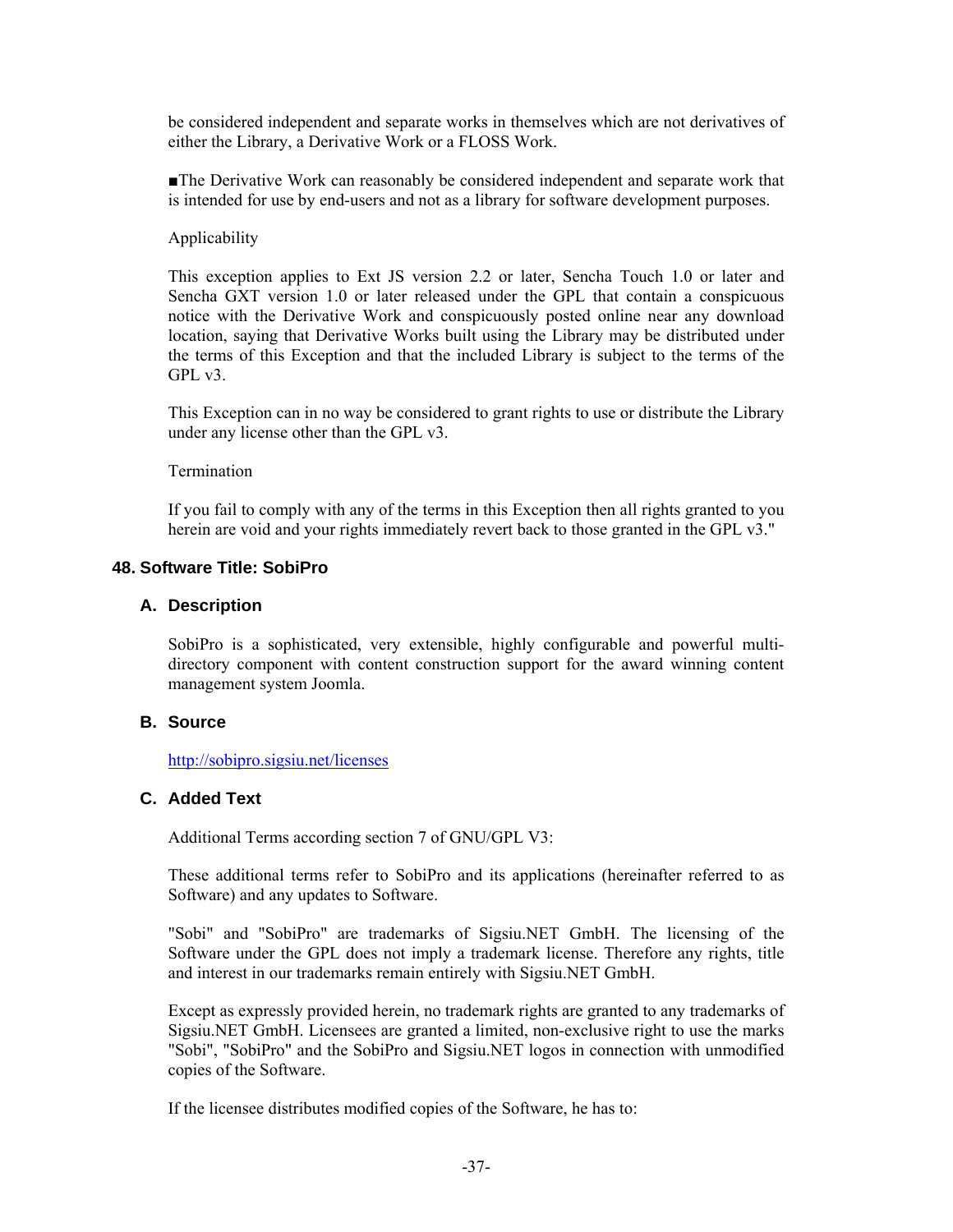Replace/remove all terms, images and files containing the marks "Sobi", "SobiPro" and the SobiPro and Sigsiu.NET logos.

Remove any code which causes connection to or any kind of load of servers managed by Sigsiu.NET GmbH

The terms "Sigsiu", "Sigsiu.NET", "Sobi" and "SobiPro" have to be removed from all visual outputs (front-end and back-end).

The copyright notices within the source code files must not be removed and have to be left fully intact.

This agreement does not limit user's rights under, or grant user rights that supersede, the license terms of any particular component of the Software.

In addition, licensees that modify the Software must give the modified Software a new name that is not confusingly similar to "Sobi" or "SobiPro" and may not distribute it under the names "Sobi" and "SobiPro".

The names "Sobi", "SobiPro" and "Sigsiu" must not be used to endorse or promote products derived from this Software without prior written permission of Sigsiu.NET GmbH.

If any provision of this agreement is held to be unenforceable, it does not excuse you from the conditions of this License. If the licensee cannot distribute so as to satisfy simultaneously his obligations under this License and any other pertinent obligations, then as a consequence he may not distribute the Software at all.

#### **49. Software Title: SONIVIS:Tool**

#### **A. Description**

a leading network analysis and network mining software that will run on all major platforms

### **B. Source**

http://www.sonivis.org/license

#### **C. Added Text**

Additional permission under GNU GPL version 3 section 7

If you modify this Program, or any covered work, by linking or combining it with Eclipse (or a modified version of Eclipse), containing parts covered by the terms of Eclipse Public License 1.0 (found under http://www.eclipse.org/legal/epl-v10.html), the licensors of this Program grant you additional permission to convey the resulting work.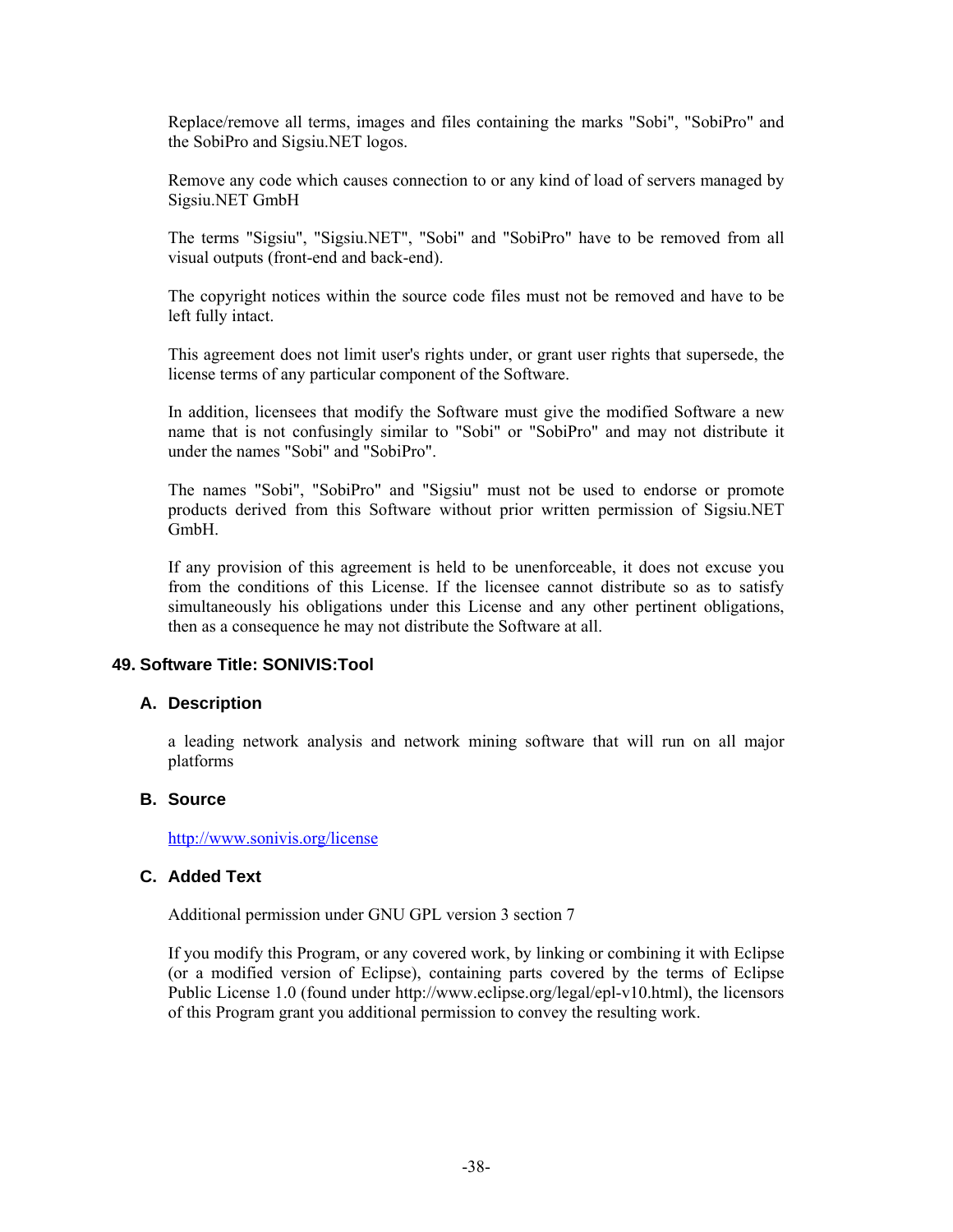# **50. Software Title: SQL Fingerprint™ NG¶**

# **A. Description**

Enables a fairly robust method of identifying the most expensive queries on your server based on nothing but DMV queries.

### **B. Source**

http://code.google.com/p/sql-fingerprint-next-generation/

# **C. Added Text**

Additional Terms and Conditions

Note that the GPL places important restrictions on "derived works", yet it does not provide a detailed definition of that term. To avoid misunderstandings, the AUTHOR considers an application to constitute a "derivative work" for the purpose of this license if it does any of the following:

Integrates source code from SQL Fingerprint™ NG.

Reads or includes SQL Fingerprint™ NG copyrighted data files, such: version database and configuration files, any code extraction (partial or total), any algorith (partial or toal), etc...

Integrates, includes or aggregates SQL Fingerprint™ NG (partial or total) into a proprietary executable installer, such as those produced by InstallShield.

Links to a library or executes a program that does any of the above.

The term "SQL Fingerprint™ NG" should be taken to also include any portions or derived works of SQL Fingerprint™ NG. This list is not exclusive, but is meant to clarify the AUTHOR's interpretation of "derived works" with some common examples. The AUTHOR's interpretation applies only to SQL Fingerprint™ NG -- he doesn't speak for other people's GPL works.

If you have any questions about the GPL licensing restrictions on using SQL Fingerprint<sup>™</sup> NG in non-GPL works, the AUTHOR would be happy to help. As mentioned above, the AUTHOR also offers alternative license to integrate SQL Fingerprint™ NG into proprietary applications and appliances. These licenses generally include a perpetual license as well as providing for priority support and updates as well as helping to fund the continued development of SQL Fingerprint™ NG technology. Please email the AUTHOR for further information.

If you received these files with a written license agreement or contract stating terms other than the terms above, then that alternative license agreement takes precedence over these comments.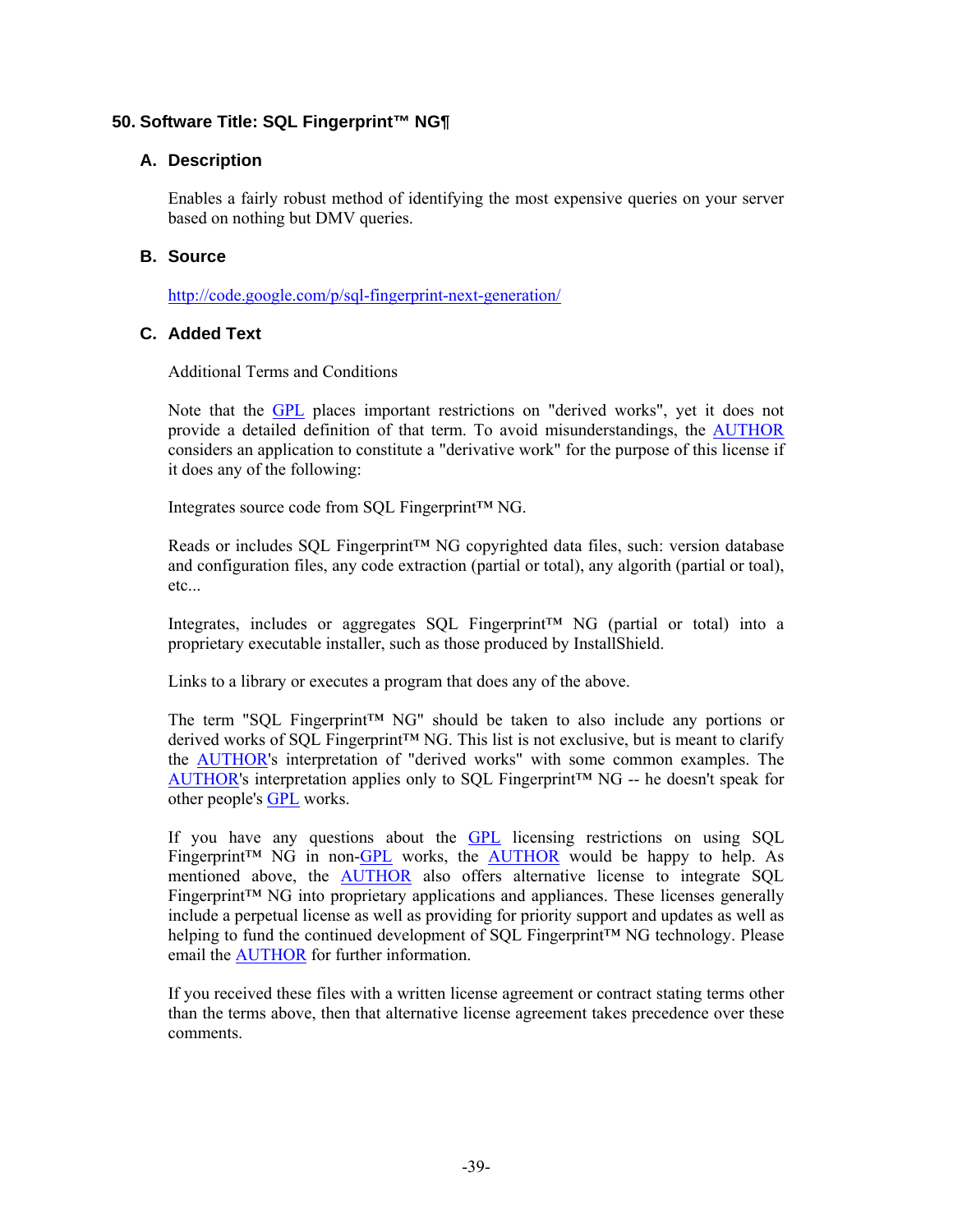Source is provided to this software because the AUTHOR believes users have a right to know exactly what a program is going to do before they run it. This also allows you to audit the software for security holes, but none have been found so far.

Source code also allows you to port SQL Fingerprint™ NG to new platforms, fix bugs, and add new features and new protocol modules. You are highly encouraged to send your changes to the **AUTHOR** for possible incorporation into the main distribution. By sending these changes to AUTHOR, it is assumed that you are offering the SQL Fingerprint<sup> $TM$ </sup> NG Project, and its  $AUTHOR$ , the unlimited, non-exclusive right to reuse, modify, and relicense the code. SQL Fingerprint™ NG will always be available Open Source, but this is important because the inability to relicense code has caused devastating problems for other Free Software projects (such as KDE and NASM). The AUTHOR also occasionally relicense the code to third parties as discussed above. If you wish to specify special license conditions of your contributions, just say so when you send them.

### **51. Software Title: Trace**

### **A. Description**

A Python script that may be beneficial for those interested in quantum information. This one Finds the trace of operator A.

#### **B. Source**

http://www-personal.umich.edu/~vprusso/code.html

http://www-personal.umich.edu/~vprusso/Code/scripts/linear\_algebra/Trace.py

# **C. Added Text**

Additional permission under GNU GPL version 3 section 7

 If you modify this Program, or any covered work, by linking or combining it with PyQuIn (or a modified version of that library), containing parts covered by the terms of GPL3, the licensors of this Program grant you additional permission to convey the resulting work. Corresponding Source for a non-source form of such a combination shall include the source code for the parts of PyQuIn used as well as that of the covered work.

#### **52. Software Title: TV-Now**

#### **A. Description**

TV-Now is an Open Source DLNA Media Server. TV-Now's purpose is to serve Live TV (and recorded content) over the local network to televisions, computers, media players, tablets, and consoles.

#### **B. Source**

https://github.com/b-rad-NDi/tv-now